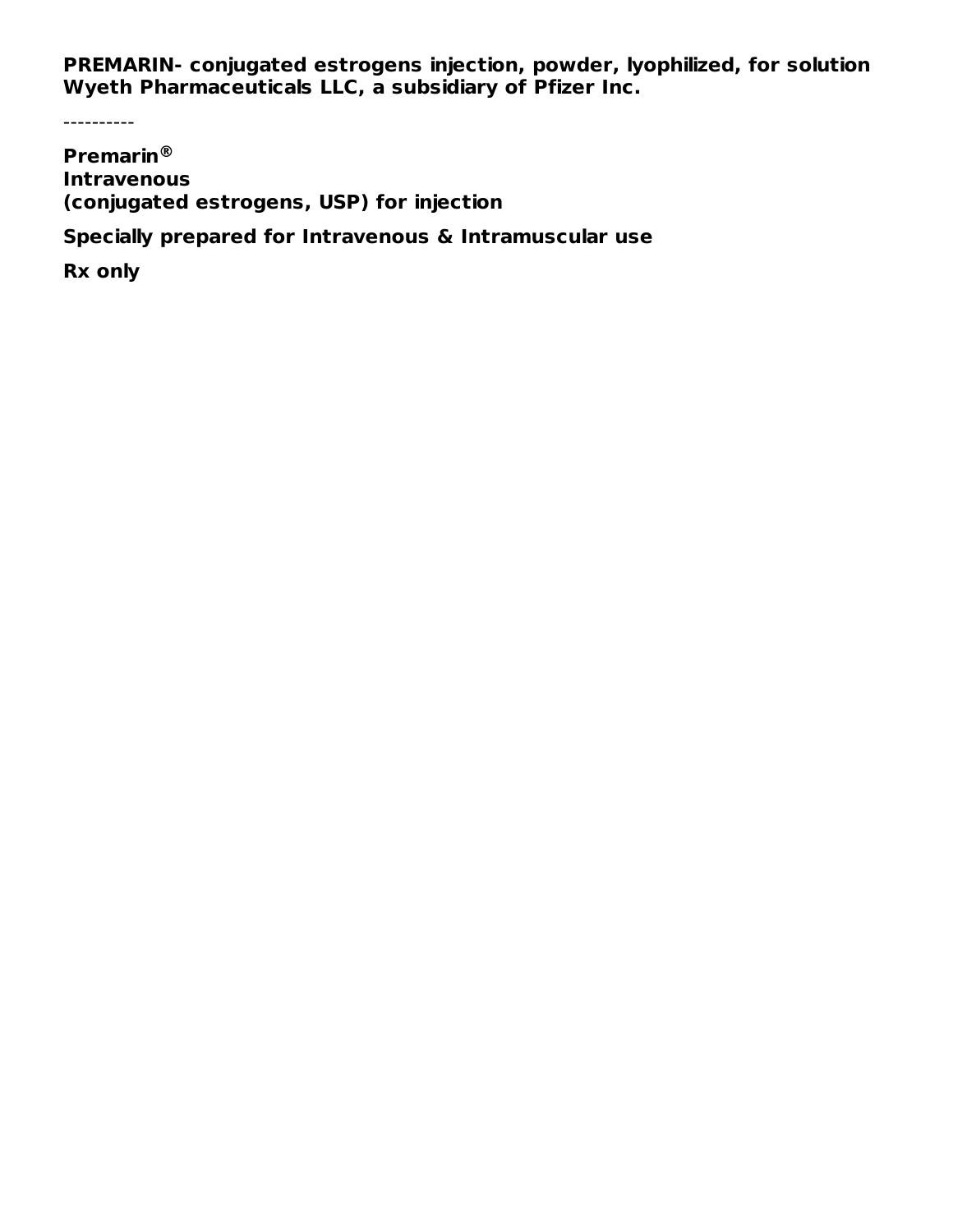#### **WARNING: ENDOMETRIAL CANCER, CARDIOVASCULAR DISORDERS, BREAST CANCER and PROBABLE DEMENTIA**

### **Estrogen-Alone Therapy**

Endometrial Cancer

There is an increased risk of endometrial cancer in a woman with a uterus who uses unopposed estrogens. Adding a progestin to estrogen therapy has been shown to reduce the risk of endometrial hyperplasia, which may be a precursor to endometrial cancer. Adequate diagnostic measures, including directed or random endometrial sampling when indicated, should be undertaken to rule out malignancy in postmenopausal women with undiagnosed persistent or recurring abnormal genital bleeding. (See **WARNINGS, Malignant Neoplasms, Endometrial cancer**.)

Cardiovascular Disorders and Probable Dementia

Estrogen-alone therapy should not be used for the prevention of cardiovascular disease or dementia. (See **CLINICAL STUDIES** and **WARNINGS, Cardiovascular Disorders** and **Probable Dementia**.)

The Women's Health Initiative (WHI) estrogen-alone substudy reported increased risks of stroke and deep vein thrombosis (DVT) in postmenopausal women (50 to 79 years of age) during 7.1 years of treatment with daily oral conjugated estrogens (CE) [0.625 mg]-alone, relative to placebo. (See **CLINICAL STUDIES** and **WARNINGS, Cardiovascular disorders**.)

The WHI Memory Study (WHIMS) estrogen-alone ancillary study of the WHI reported an increased risk of developing probable dementia in postmenopausal women 65 years of age or older during 5.2 years of treatment with daily CE (0.625 mg)-alone, relative to placebo. It is unknown whether this finding applies to younger postmenopausal women. (See **CLINICAL STUDIES** and **WARNINGS, Probable Dementia** and **PRECAUTIONS, Geriatric Use**.)

In the absence of comparable data, these risks should be assumed to be similar for other doses of CE and other dosage forms of estrogens.

Estrogens with or without progestins should be prescribed at the lowest effective doses and for the shortest duration consistent with treatment goals and risks for the individual woman.

## **Estrogen Plus Progestin Therapy**

Cardiovascular Disorders and Probable Dementia

Estrogen plus progestin therapy should not be used for the prevention of cardiovascular disease or dementia. (See **CLINICAL STUDIES** and **WARNINGS, Cardiovascular disorders** and **Probable Dementia**.)

The WHI estrogen plus progestin substudy reported increased risks of DVT, pulmonary embolism (PE), stroke and myocardial infarction (MI) in postmenopausal women (50 to 79 years of age) during 5.6 years of treatment with daily oral CE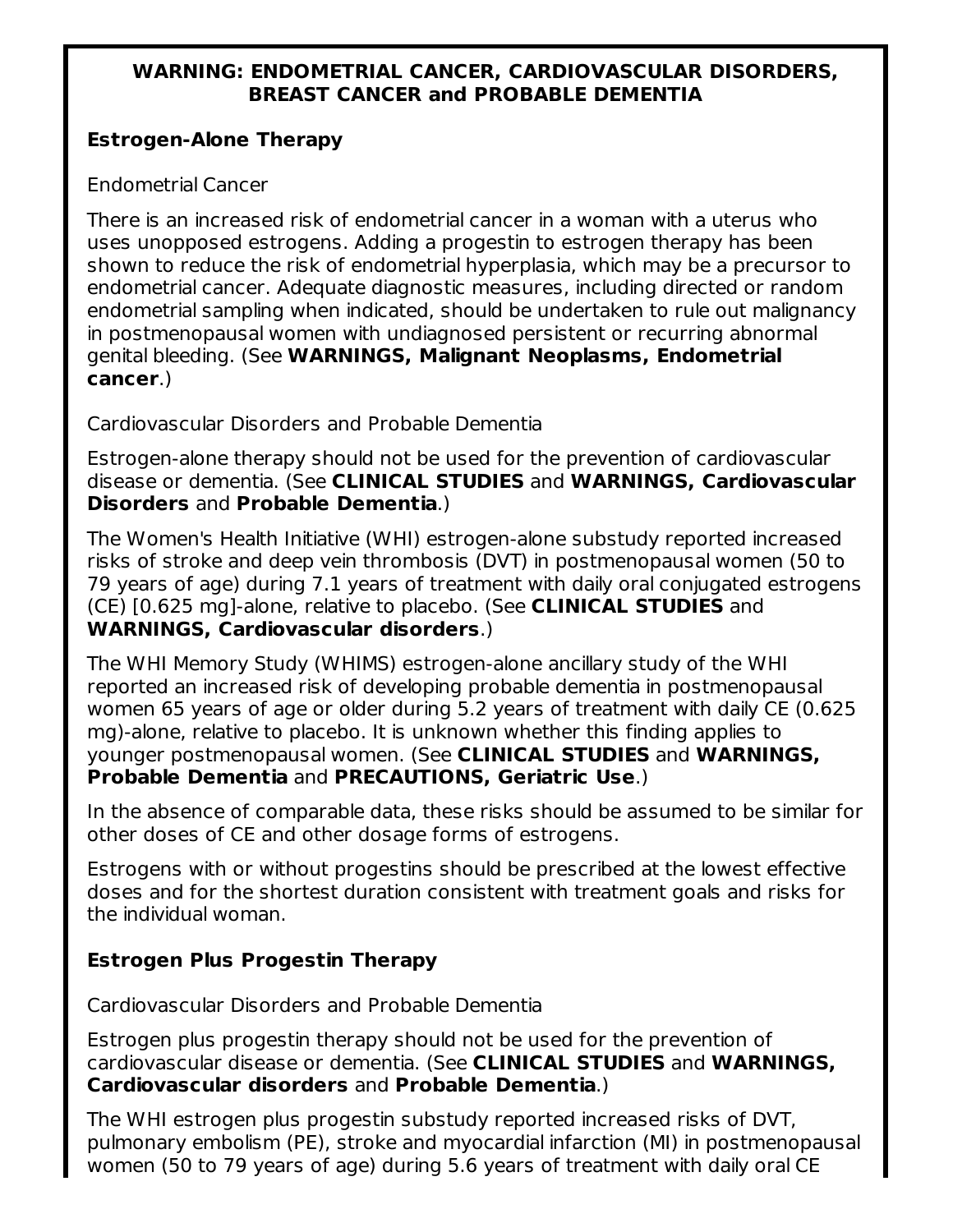(0.625 mg) combined with medroxyprogesterone acetate (MPA) [2.5 mg], relative to placebo. (See **CLINICAL STUDIES** and **WARNINGS, Cardiovascular disorders**.)

The WHIMS estrogen plus progestin ancillary study of the WHI reported an increased risk of developing probable dementia in postmenopausal women 65 years of age or older during 4 years of treatment with daily CE (0.625 mg) combined with MPA (2.5 mg), relative to placebo. It is unknown whether this finding applies to younger postmenopausal women. (See **CLINICAL STUDIES** and **WARNINGS, Probable Dementia** and **PRECAUTIONS, Geriatric Use**.)

Breast Cancer

The WHI estrogen plus progestin substudy also demonstrated an increased risk of invasive breast cancer. (See **CLINICAL STUDIES** and **WARNINGS, Malignant Neoplasms, Breast cancer**.)

In the absence of comparable data, these risks should be assumed to be similar for other doses of CE and MPA, and other combinations and dosage forms of estrogens and progestins.

Estrogens with or without progestins should be prescribed at the lowest effective doses and for the shortest duration consistent with treatment goals and risks for the individual woman.

## **DESCRIPTION**

Premarin Intravenous (conjugated estrogens, USP) for injection contains a mixture of conjugated estrogens obtained exclusively from natural sources, occurring as the sodium salts of water-soluble estrogen sulfates blended to represent the average composition of materials derived from pregnant mares' urine. It is a mixture of sodium estrone sulfate and sodium equilin sulfate. It contains as concomitant components, as sodium sulfate conjugates, 17α-dihydroequilin, 17α-estradiol, and 17β-dihydroequilin.

Each single-dose vial contains 25 mg/vial of conjugated estrogens, USP, in a sterile lyophilized cake which also contains lactose 200 mg, sodium citrate 12.2 mg, and simethicone 0.2 mg. The pH is adjusted with sodium hydroxide or hydrochloric acid. The reconstituted solution is suitable for intravenous or intramuscular injection.

# **CLINICAL PHARMACOLOGY**

Endogenous estrogens are largely responsible for the development and maintenance of the female reproductive system and secondary sexual characteristics. Although circulating estrogens exist in a dynamic equilibrium of metabolic interconversions, estradiol is the principal intracellular human estrogen and is substantially more potent than its metabolites, estrone and estriol, at the receptor level. The primary source of estrogen in normally cycling adult women is the ovarian follicle, which secretes 70 to 500 mcg of estradiol daily, depending on the phase of the menstrual cycle. After menopause, most endogenous estrogen is produced by conversion of androstenedione, secreted by the adrenal cortex, to estrone in the peripheral tissues. Thus, estrone and the sulfateconjugated form, estrone sulfate, are the most abundant circulating estrogen in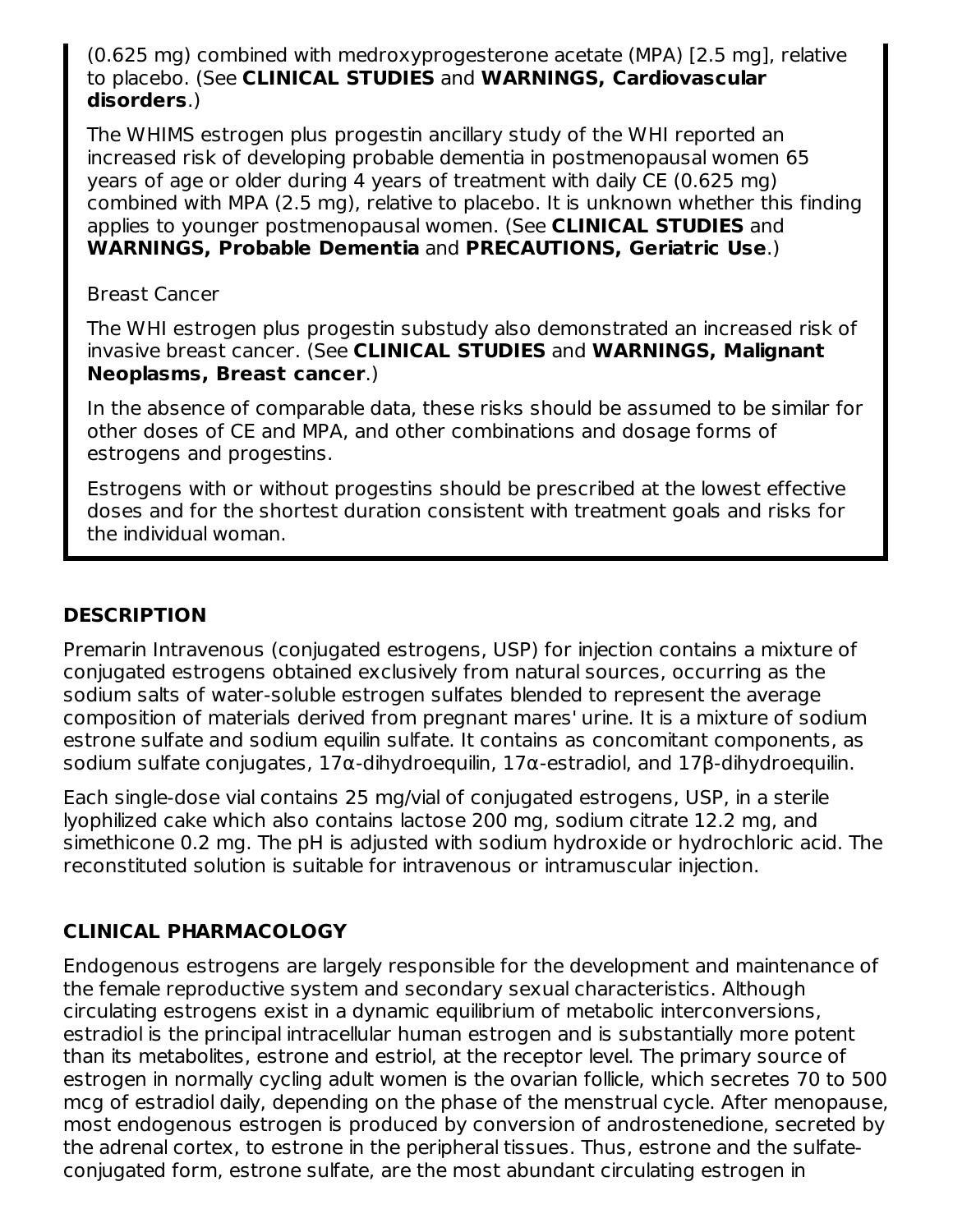postmenopausal women.

Estrogens act through binding to nuclear receptors in estrogen-responsive tissues. To date, two estrogen receptors have been identified. These vary in proportion from tissue to tissue.

Circulating estrogens modulate the pituitary secretion of the gonadotropins, luteinizing hormone (LH) and follicle stimulating hormone (FSH), through a negative feedback mechanism. Estrogens act to reduce the elevated levels of these gonadotropins seen in postmenopausal women.

#### **Pharmacokinetics**

#### A. Absorption

Conjugated estrogens are water-soluble and are well-absorbed through the skin, mucous membranes, and gastrointestinal tract after release from the drug formulation.

#### B. Distribution

The distribution of exogenous estrogens is similar to that of endogenous estrogens. Estrogens are widely distributed in the body and are generally found in higher concentration in the sex hormone target organs. Estrogens circulate in the blood largely bound to sex hormone-binding globulin (SHBG) and albumin.

#### C. Metabolism

Exogenous estrogens are metabolized in the same manner as endogenous estrogens. Circulating estrogens exist in a dynamic equilibrium of metabolic interconversions. These transformations take place mainly in the liver. Estradiol is converted reversibly to estrone, and both can be converted to estriol, which is a major urinary metabolite. Estrogens also undergo enterohepatic recirculation via sulfate and glucuronide conjugation in the liver, biliary secretion of conjugates into the intestine, and hydrolysis in the intestine followed by reabsorption. In postmenopausal women a significant proportion of the circulating estrogens exist as sulfate conjugates, especially estrone sulfate, which serves as a circulating reservoir for the formation of more active estrogens.

#### D. Excretion

Estradiol, estrone, and estriol are excreted in the urine along with glucuronide and sulfate conjugates.

#### E. Special Populations

No pharmacokinetic studies were conducted in special populations, including patients with renal or hepatic impairment.

#### F. Drug Interactions

Data from a single-dose drug-drug interaction study involving oral CE and MPA indicate that the pharmacokinetic dispositions of both drugs are not altered when the drugs are coadministered. No other clinical drug-drug interaction studies have been conducted with conjugated estrogens.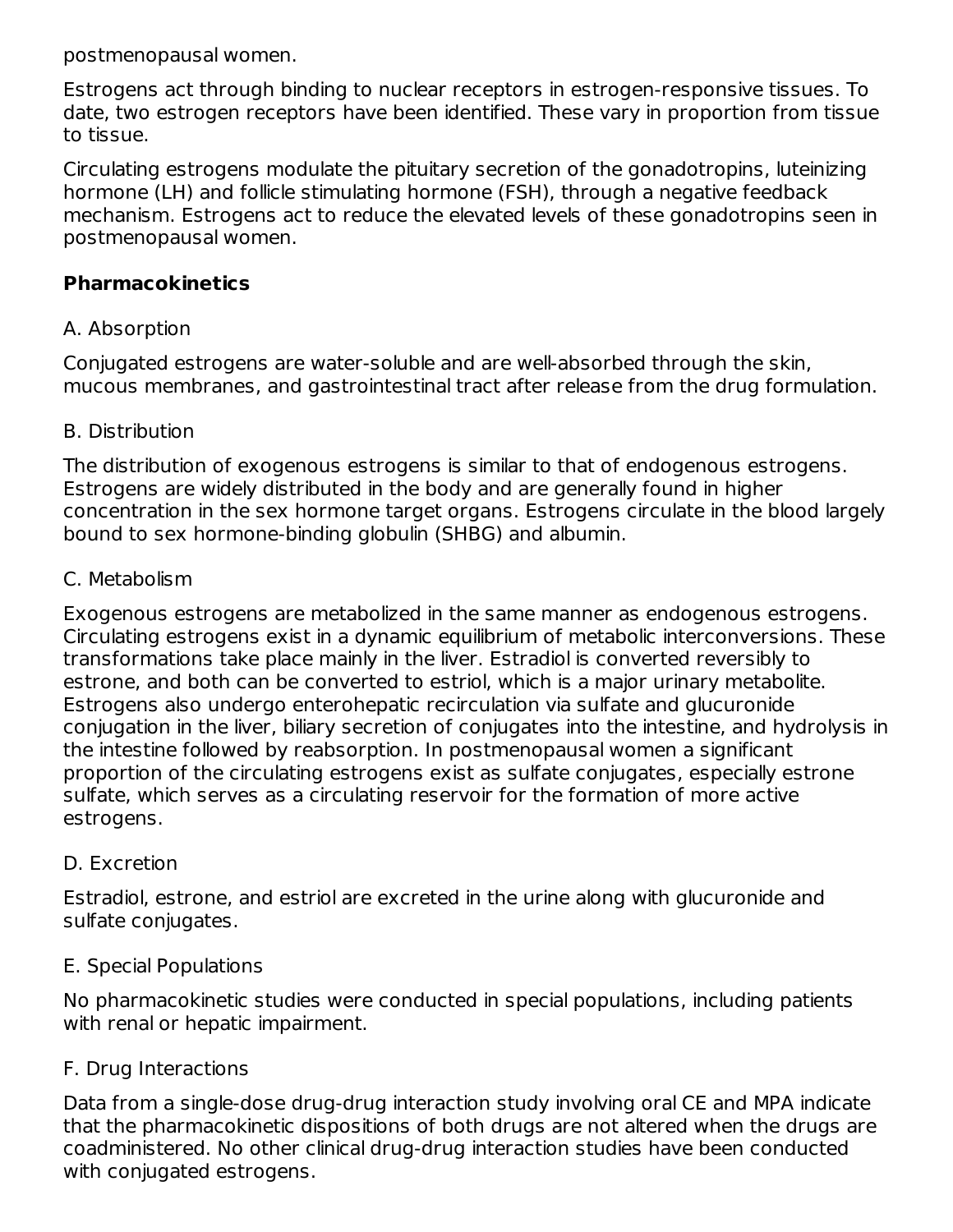In vitro and in vivo studies have shown that estrogens are metabolized partially by cytochrome P450 3A4 (CYP3A4). Therefore, inducers or inhibitors of CYP3A4 may affect estrogen drug metabolism. Inducers of CYP3A4, such as St. John's wort (Hypericum perforatum) preparations, phenobarbital, carbamazepine, and rifampin, may reduce plasma concentrations of estrogens, possibly resulting in a decrease in therapeutic effects and/or changes in the uterine bleeding profile. Inhibitors of CYP3A4, such as erythromycin, clarithromycin, ketoconazole, itraconazole, ritonavir and grapefruit juice, may increase plasma concentrations of estrogens and may result in side effects.

## **CLINICAL STUDIES**

## **Women's Health Initiative Studies**

The Women's Health Initiative (WHI) enrolled approximately 27,000 predominantly healthy postmenopausal women in two substudies to assess the risks and benefits of daily oral CE (0.625 mg)-alone or in combination with MPA (2.5 mg) compared to placebo in the prevention of certain chronic diseases. The primary endpoint was the incidence of coronary heart disease [(CHD) defined as nonfatal MI, silent MI and CHD death], with invasive breast cancer as the primary adverse outcome. A "global index" included the earliest occurrence of CHD, invasive breast cancer, stroke, PE, endometrial cancer (only in CE plus MPA substudy), colorectal cancer, hip fracture, or death due to other causes. These studies did not evaluate the effects of CE-alone or CE plus MPA on menopausal symptoms.

### WHI Estrogen-Alone Substudy

The WHI estrogen-alone substudy was stopped early because an increased risk of stroke was observed, and it was deemed that no further information would be obtained regarding the risks and benefits of estrogen-alone in predetermined primary endpoints.

Results of the estrogen-alone substudy, which included 10,739 women (average 63 years of age, range 50 to 79; 75.3 percent White, 15.1 percent Black, 6.1 percent Hispanic, 3.6 percent Other) after an average follow-up of 7.1 years, are presented in Table 1.

|                                               | <b>Relative Risk</b>                               | <b>CE</b>                                                                    | <b>Placebo</b> |  |
|-----------------------------------------------|----------------------------------------------------|------------------------------------------------------------------------------|----------------|--|
| Event                                         | <b>CE vs. Placebo</b><br>$(95\% \; nCl^{\dagger})$ | $n = 5,310$<br>$n = 5,429$<br>Absolute Risk per 10,000<br><b>Women-Years</b> |                |  |
| $CHD$ events <sup><math>\ddagger</math></sup> | $0.95(0.78-1.16)$                                  | 54                                                                           | 57             |  |
| Non-fatal $MI^{\ddagger}$                     | $0.91(0.73 - 1.14)$                                | 40                                                                           | 43             |  |
| $CHD$ death <sup><math>\ddagger</math></sup>  | $1.01(0.71 - 1.43)$                                | 16                                                                           | 16             |  |
| All Stroke <sup>‡</sup>                       | $1.33(1.05-1.68)$                                  | 45                                                                           | 33             |  |
| Ischemic stroke <sup>‡</sup>                  | $1.55(1.19-2.01)$                                  | 38                                                                           | 25             |  |
| Deep vein thrombosis $\pm$ , $\frac{5}{3}$    | $1.47(1.06-2.06)$                                  | 23                                                                           | 15             |  |
| Pulmonary embolism <sup>#</sup>               | $1.37(0.90 - 2.07)$                                | 14                                                                           | 10             |  |

## **TABLE 1. RELATIVE AND ABSOLUTE RISK SEEN IN THE ESTROGEN-ALONE SUBSTUDY OF WHI \***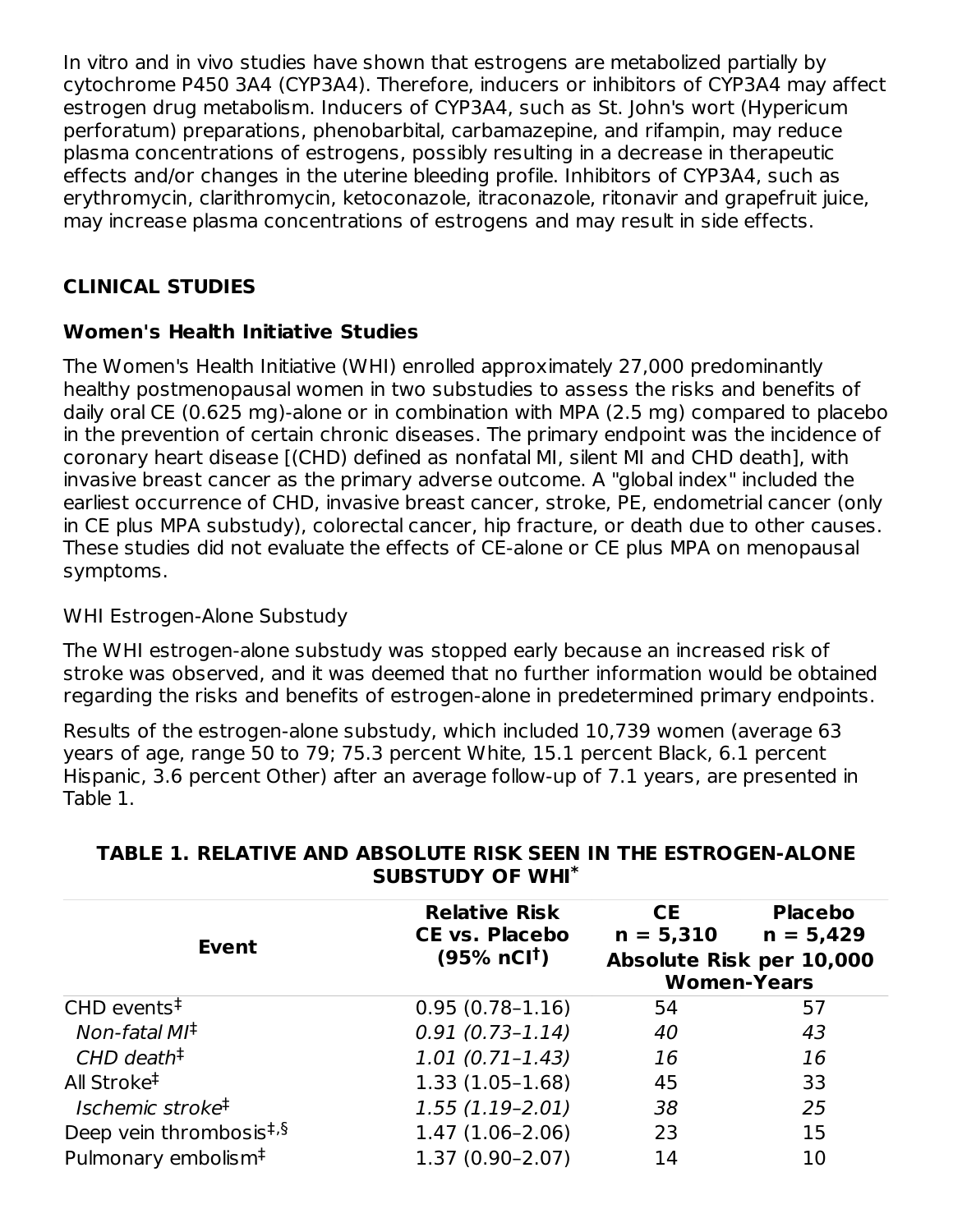| Invasive breast cancer <sup>‡</sup>                                     | $0.80(0.62 - 1.04)$ | 28  | 34  |
|-------------------------------------------------------------------------|---------------------|-----|-----|
| Colorectal cancer <sup>¶</sup>                                          | $1.08(0.75-1.55)$   | 17  | 16  |
| Hip fracture <sup>#</sup>                                               | $0.65(0.45-0.94)$   | 12  | 19  |
| Vertebral fractures <sup>‡,§</sup>                                      | $0.64(0.44 - 0.93)$ | 11  | 18  |
| Lower arm/wrist fractures <sup>‡,§</sup>                                | $0.58(0.47-0.72)$   | 35  | 59  |
| Total fractures <sup>‡,§</sup>                                          | $0.71(0.64 - 0.80)$ | 144 | 197 |
| Death due to other causes $\P$ ,#                                       | $1.08(0.88 - 1.32)$ | 53  | 50  |
| Overall mortality <sup><math>\ddagger</math>, <math>\delta</math></sup> | $1.04(0.88 - 1.22)$ | 79  | 75  |
| Global Index <sup>P</sup>                                               | $1.02(0.92 - 1.13)$ | 206 | 201 |

\* Adapted from numerous WHI publications. WHI publications can be viewed at www.nhlbi.nih.gov/whi.

† Nominal confidence intervals unadjusted for multiple looks and multiple comparisons.

‡ Results are based on centrally adjudicated data for an average follow-up of 7.1 years.

§ Not included in Global Index.

¶ Results are based on an average follow-up of 6.8 years.

# All deaths, except from breast or colorectal cancer, definite or probable CHD, PE or cerebrovascular disease.

Þ A subset of the events was combined in a "global index," defined as the earliest occurrence of CHD events, invasive breast cancer, stroke, pulmonary embolism, colorectal cancer, hip fracture, or death due to other causes.

For those outcomes included in the WHI "global index" that reached statistical significance, the absolute excess risk per 10,000 women-years in the group treated with CE-alone were 12 more strokes, while the absolute risk reduction per 10,000 womenyears was 7 fewer hip fractures. The absolute excess risk of events included in the "global index" was a nonsignificant 5 events per 10,000 women-years. There was no difference between the groups in terms of all-cause mortality.

No overall difference for primary CHD events (nonfatal MI, silent MI and CHD death) and invasive breast cancer incidence in women receiving CE-alone compared with placebo was reported in final centrally adjudicated results from the estrogen-alone substudy, after an average follow-up of 7.1 years.

Centrally adjudicated results for stroke events from the estrogen-alone substudy, after an average follow-up of 7.1 years, reported no significant difference in distribution of stroke subtype or severity, including fatal strokes, in women receiving CE-alone compared to placebo. Estrogen alone increased the risk of ischemic stroke, and this excess was present in all subgroups of women examined.

Timing of the initiation of estrogen-alone therapy relative to the start of menopause may affect the overall risk benefit profile. The WHI estrogen-alone substudy stratified by age showed in women 50 to 59 years of age, a non-significant trend toward reduced risk for CHD [hazard ratio (HR) 0.63 (95 percent CI, 0.36–1.09)] and overall mortality [HR 0.71 (95 percent CI, 0.46–1.11)].

#### WHI Estrogen Plus Progestin Substudy

The WHI estrogen plus progestin substudy was stopped early. According to the predefined stopping rule, after an average follow-up of 5.6 years of treatment, the increased risk of invasive breast cancer and cardiovascular events exceeded the specified benefits included in the "global index." The absolute excess risk of events included in the "global index" was 19 per 10,000 women-years.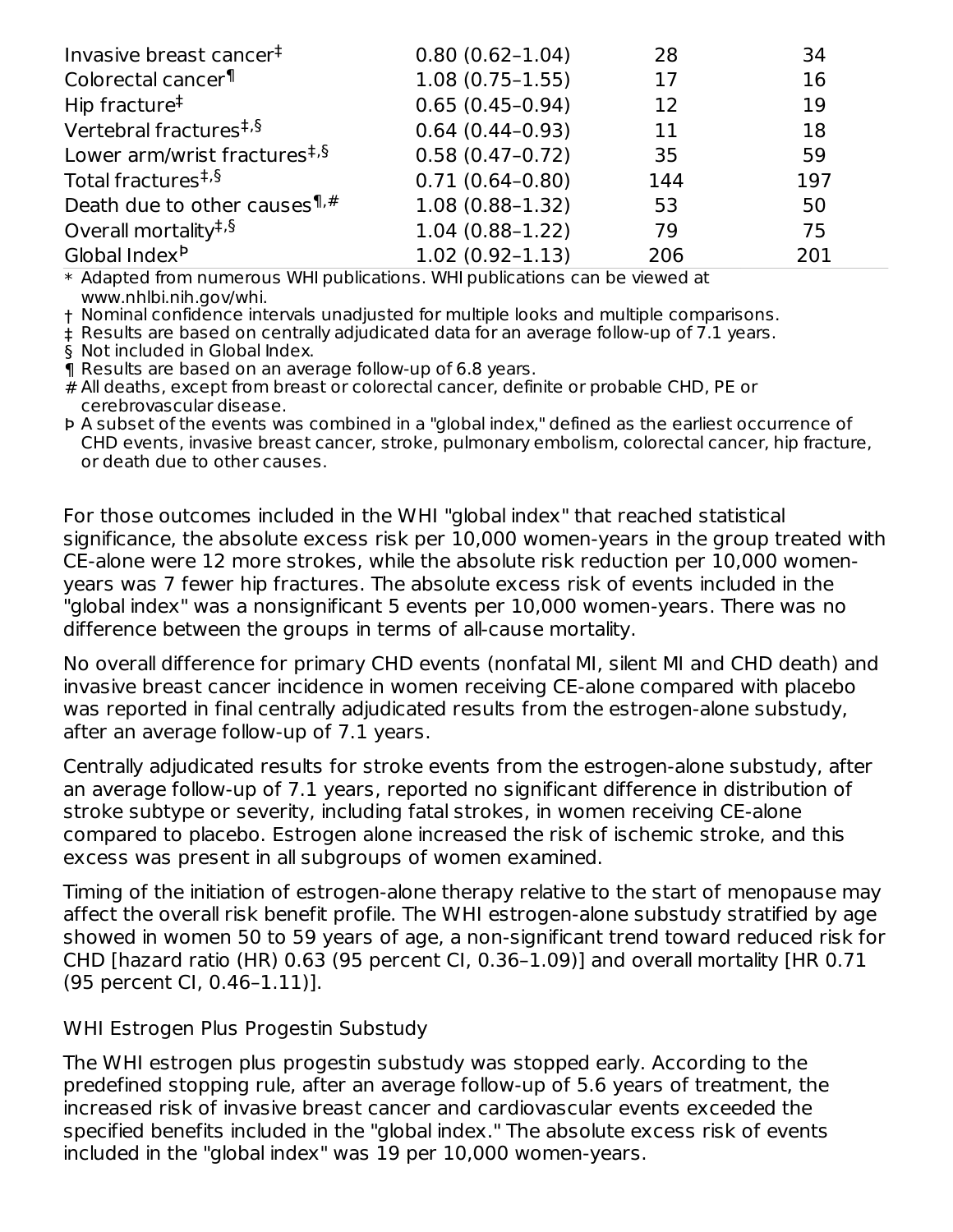For those outcomes included in the WHI "global index" that reached statistical significance after 5.6 years of follow-up, the absolute excess risks per 10,000 womenyears in the group treated with CE plus MPA were 7 more CHD events, 8 more strokes, 10 more PEs, and 8 more invasive breast cancers, while the absolute risk reductions per 10,000 women-years were 6 fewer colorectal cancers and 5 fewer hip fractures. Results of the estrogen plus progestin substudy, which included 16,608 women (average 63 years of age, range 50 to 79; 83.9 percent White, 6.8 percent Black, 5.4 percent Hispanic, 3.9 percent Other) are presented in Table 2. These results reflect centrally adjudicated data after an average follow-up of 5.6 years.

| <b>Event</b>                           | <b>Relative Risk</b><br><b>CE/MPA vs.</b><br><b>Placebo</b><br>$(95\% \; nCl^{\ddagger})$ | <b>CE/MPA</b><br>$n = 8,506$ | <b>Placebo</b><br>$n = 8,102$<br>Absolute Risk per 10,000<br><b>Women-Years</b> |
|----------------------------------------|-------------------------------------------------------------------------------------------|------------------------------|---------------------------------------------------------------------------------|
| <b>CHD</b> events                      | $1.23(0.99-1.53)$                                                                         | 41                           | 34                                                                              |
| Non-fatal MI                           | $1.28(1.00-1.63)$                                                                         | 31                           | 25                                                                              |
| CHD death                              | $1.10(0.70-1.75)$                                                                         | 8                            | 8                                                                               |
| <b>All Strokes</b>                     | $1.31(1.03-1.68)$                                                                         | 33                           | 25                                                                              |
| Ischemic Stroke                        | 1.44 (1.09–1.90)                                                                          | 26                           | 18                                                                              |
| Deep vein thrombosis <sup>§</sup>      | $1.95(1.43 - 2.67)$                                                                       | 26                           | 13                                                                              |
| Pulmonary embolism                     | $2.13(1.45-3.11)$                                                                         | 18                           | 8                                                                               |
| Invasive breast cancer <sup>¶</sup>    | $1.24(1.01-1.54)$                                                                         | 41                           | 33                                                                              |
| Colorectal cancer                      | $0.61(0.42-0.87)$                                                                         | 10                           | 16                                                                              |
| Endometrial cancer <sup>§</sup>        | $0.81(0.48-1.36)$                                                                         | 6                            | $\overline{7}$                                                                  |
| Cervical cancer <sup>§</sup>           | $1.44(0.47-4.42)$                                                                         | $\overline{2}$               | $\mathbf{1}$                                                                    |
| Hip fracture                           | $0.67(0.47-0.96)$                                                                         | 11                           | 16                                                                              |
| Vertebral fractures <sup>§</sup>       | $0.65(0.46-0.92)$                                                                         | 11                           | 17                                                                              |
| Lower arm/wrist fractures <sup>§</sup> | $0.71(0.59-0.85)$                                                                         | 44                           | 62                                                                              |
| Total fractures <sup>§</sup>           | $0.76(0.69-0.83)$                                                                         | 152                          | 199                                                                             |
| Overall mortality#                     | $1.00(0.83 - 1.19)$                                                                       | 52                           | 52                                                                              |
| Global Index <sup>P</sup>              | $1.13(1.02 - 1.25)$                                                                       | 184                          | 165                                                                             |

#### **TABLE 2. RELATIVE AND ABSOLUTE RISK SEEN IN THE ESTROGEN PLUS PROGESTIN SUBSTUDY OF WHI AT AN AVERAGE OF 5.6 YEARS \*,†**

\* Adapted from numerous WHI publications. WHI publications can be viewed at www.nhlbi.nih.gov/whi.

† Results are based on centrally adjudicated data.

‡ Nominal confidence intervals unadjusted for multiple looks and multiple comparisons.

§ Not included in "global index".

¶ Includes metastatic and non-metastatic breast cancer, with the exception of in situ breast cancer.

# All deaths, except from breast or colorectal cancer, definite or probable CHD, PE or cerebrovascular disease.

Þ A subset of the events was combined in a "global index," defined as the earliest occurrence of CHD events, invasive breast cancer, stroke, pulmonary embolism, colorectal cancer, hip fracture, or death due to other causes.

Timing of the initiation of estrogen plus progestin therapy relative to the start of menopause may affect the overall risk benefit profile. The WHI estrogen plus progestin substudy stratified by age showed in women 50 to 59 years of age a non-significant trend toward reduced risk for overall mortality [HR 0.69 (95 percent CI, 0.44–1.07)].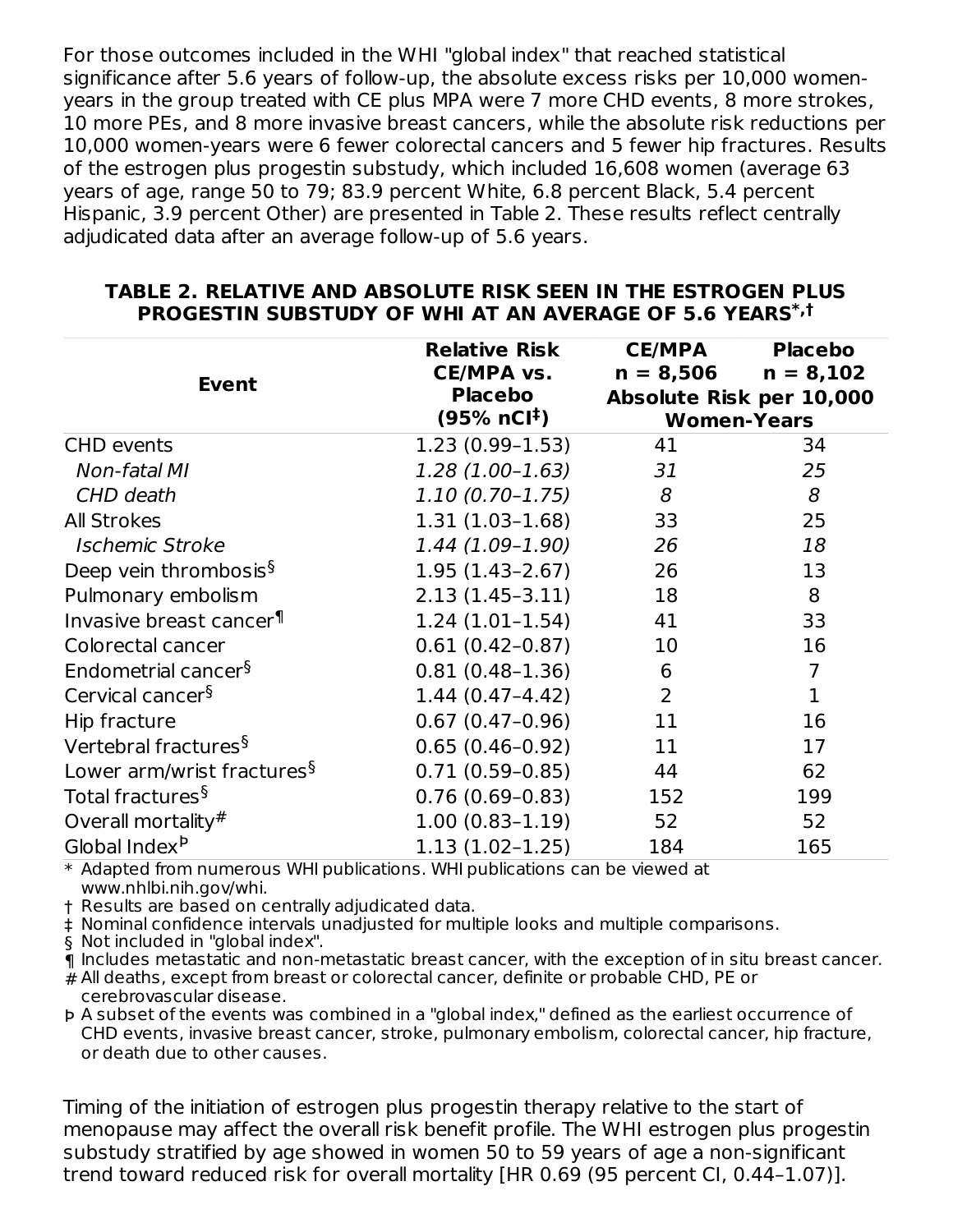## **Women's Health Initiative Memory Study**

The WHIMS estrogen-alone ancillary study of WHI enrolled 2,947 predominantly healthy postmenopausal women 65 to 79 years of age and older (45 percent were 65 to 69 years of age; 36 percent were 70 to 74 years of age; 19 percent were 75 years of age and older) to evaluate the effects of daily CE (0.625 mg)-alone on the incidence of probable dementia (primary outcome) compared to placebo.

After an average follow-up of 5.2 years, the relative risk of probable dementia for CEalone versus placebo was 1.49 (95 percent CI, 0.83–2.66). The absolute risk of probable dementia for CE-alone versus placebo was 37 versus 25 cases per 10,000 womenyears. Probable dementia as defined in this study included Alzheimer disease (AD), vascular dementia (VaD) and mixed type (having features of both AD and VaD). The most common classification of probable dementia in the treatment group and the placebo group was AD. Since the ancillary study was conducted in women 65 to 79 years of age, it is unknown whether these findings apply to younger postmenopausal women. (See **WARNINGS, Probable Dementia** and **PRECAUTIONS, Geriatric Use**.)

The WHIMS estrogen plus progestin ancillary study enrolled 4,532 predominantly healthy postmenopausal women 65 years of age and older (47 percent were 65 to 69 years of age; 35 percent were 70 to 74 years of age; 18 percent were 75 years of age and older) to evaluate the effects of daily CE (0.625 mg) plus MPA (2.5 mg) on the incidence of probable dementia (primary outcome) compared to placebo.

After an average follow-up of 4 years, the relative risk of probable dementia for CE plus MPA was 2.05 (95 percent CI, 1.21–3.48). The absolute risk of probable dementia for CE plus MPA versus placebo was 45 versus 22 per 10,000 women-years. Probable dementia as defined in this study included AD, VaD and mixed type (having features of both AD and VaD). The most common classification of probable dementia in the treatment group and the placebo group was AD. Since the ancillary study was conducted in women 65 to 79 years of age, it is unknown whether these findings apply to younger postmenopausal women. (See **WARNINGS, Probable Dementia** and **PRECAUTIONS, Geriatric Use**.)

When data from the two populations were pooled as planned in the WHIMS protocol, the reported overall relative risk for probable dementia was 1.76 (95 percent CI, 1.19–2.60). Differences between groups became apparent in the first year of treatment. It is unknown whether these findings apply to younger postmenopausal women. (See **WARNINGS, Probable Dementia** and **PRECAUTIONS, Geriatric Use**.)

#### **INDICATIONS AND USAGE**

Premarin Intravenous (conjugated estrogens, USP) for injection is indicated in the treatment of abnormal uterine bleeding due to hormonal imbalance in the absence of organic pathology.

Premarin Intravenous is indicated for short-term use only, to provide a rapid and temporary increase in estrogen levels.

#### **CONTRAINDICATIONS**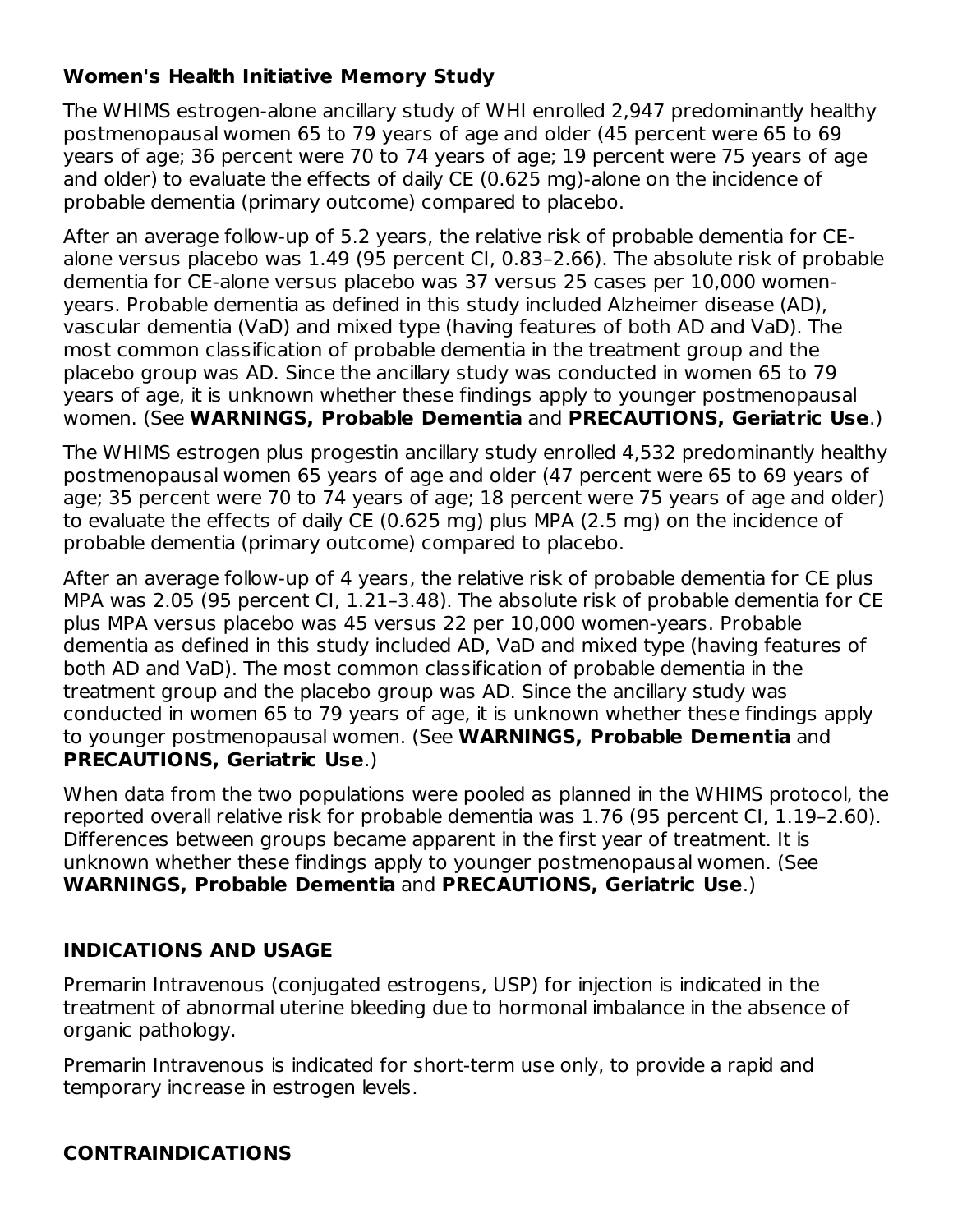Premarin Intravenous therapy should not be used in individuals with any of the following conditions:

- 1. Undiagnosed abnormal genital bleeding.
- 2. Known, suspected, or history of breast cancer.
- 3. Known or suspected estrogen-dependent neoplasia.
- 4. Active DVT, PE or a history of these conditions.
- 5. Active arterial thromboembolic disease (for example, stroke and MI) or a history of these conditions.
- 6. Known anaphylactic reaction and angioedema to Premarin Intravenous therapy.
- 7. Known liver dysfunction or disease.
- 8. Known protein C, protein S, or antithrombin deficiency or other known thrombophilic disorders.
- 9. Known or suspected pregnancy.

# **WARNINGS**

### See **BOXED WARNINGS**.

Premarin Intravenous for injection is indicated for short-term use. However, warnings, precautions and adverse reactions associated with oral Premarin treatment should be taken into account.

## **1. Cardiovascular Disorders**

An increased risk of stroke and DVT has been reported with estrogen-alone therapy.

An increased risk of PE, DVT, stroke, and MI has been reported with estrogen plus progestin therapy.

Should any of these events occur or be suspected, estrogen with or without progestin therapy should be discontinued immediately.

Risk factors for arterial vascular disease (for example, hypertension, diabetes mellitus, tobacco use, hypercholesterolemia, and obesity) and/or venous thromboembolism (VTE) (for example, personal history or family history of VTE, obesity, and systemic lupus erythematosus) should be managed appropriately.

## a. Stroke

In the WHI estrogen-alone substudy, a statistically significant increased risk of stroke was reported in women 50 to 79 years of age receiving daily CE (0.625 mg)-alone compared to women in the same age group receiving placebo (45 versus 33 per 10,000 women-years). (See **CLINICAL STUDIES**.) The increase in risk was demonstrated in year 1 and persisted. Should a stroke occur or be suspected, estrogen-alone therapy should be discontinued immediately.

Subgroup analyses of women 50 to 59 years of age suggest no increased risk of stroke for those women receiving CE (0.625 mg)-alone versus those receiving placebo (18 versus 21 per 10,000 women-years).

In the WHI estrogen plus progestin substudy, a statistically significant increased risk of stroke was reported in women 50 to 79 years of age receiving daily CE (0.625 mg) plus MPA (2.5 mg) compared to women in the same age group receiving placebo (33 versus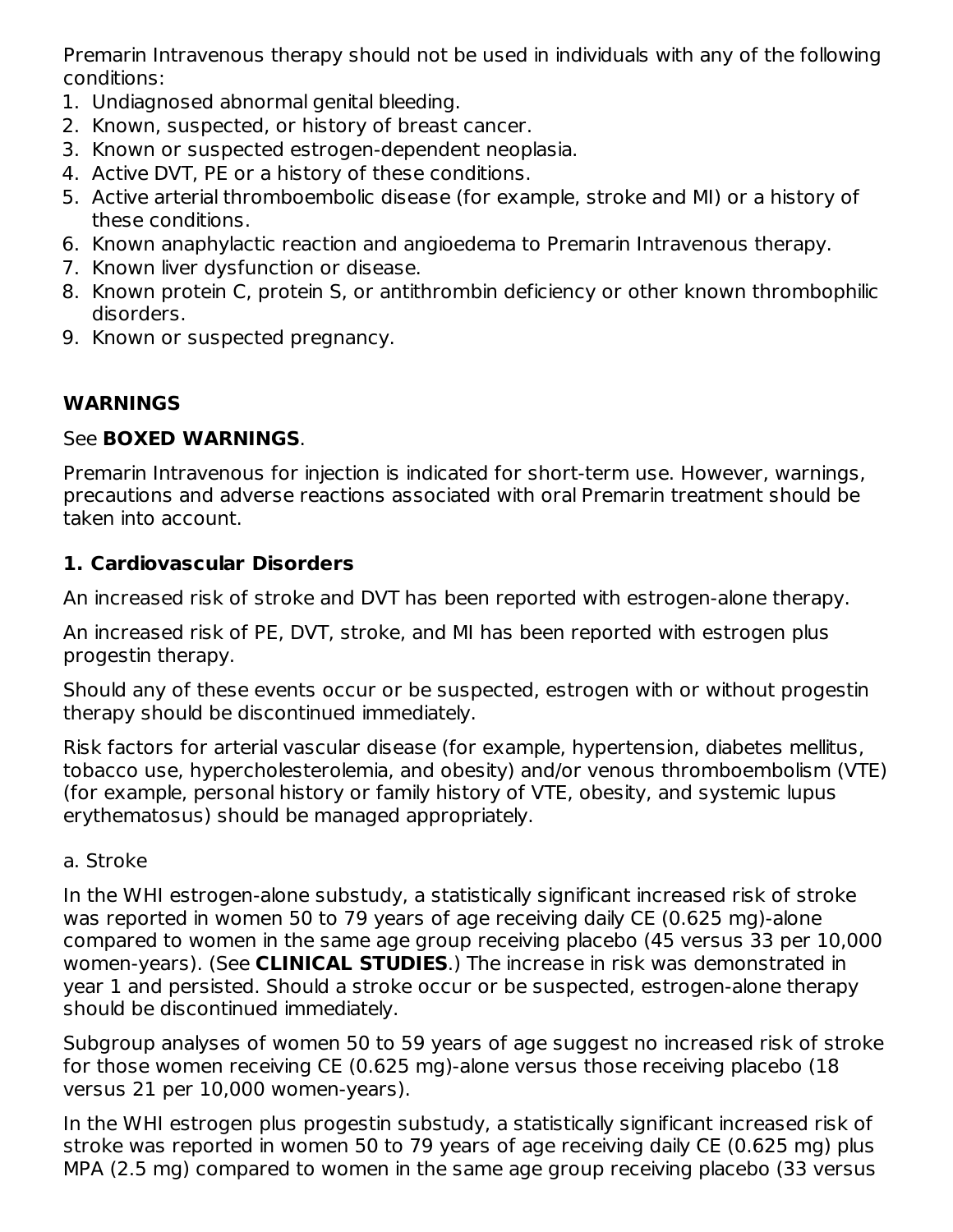25 per 10,000 women-years). (See **CLINICAL STUDIES**.) The increase in risk was demonstrated after the first year and persisted. Should a stroke occur or be suspected, estrogen plus progestin therapy should be discontinued immediately.

## b. Coronary heart disease

In the WHI estrogen-alone substudy, no overall effect on CHD events (defined as nonfatal MI, silent MI, or CHD death) was reported in women receiving estrogen-alone compared to placebo. (See **CLINICAL STUDIES**.)

In the WHI estrogen plus progestin substudy, there was a non-statistically significant increased risk of CHD events reported in women receiving daily CE (0.625 mg) plus MPA (2.5 mg) compared to women receiving placebo (41 versus 34 per 10,000 womenyears). An increase in relative risk was demonstrated in year 1, and a trend toward decreasing relative risk was reported in years 2 through 5.

In postmenopausal women with documented heart disease ( $n = 2.763$ , average 66.7 years of age), in a controlled clinical trial of secondary prevention of cardiovascular disease (Heart and Estrogen/Progestin Replacement Study; HERS), treatment with daily CE 0.625 mg/MPA 2.5 mg demonstrated no cardiovascular benefit. During an average follow-up of 4.1 years, treatment with CE plus MPA did not reduce the overall rate of CHD events in postmenopausal women with established coronary heart disease. There were more CHD events in the CE plus MPA-treated group than in the placebo group in year one, but not during the subsequent years. Two thousand three hundred and twenty-one (2,321) women from the original HERS trial agreed to participate in an openlabel extension of HERS, HERS II. Average follow-up in HERS II was an additional 2.7 years, for a total of 6.8 years overall. Rates of CHD events were comparable among women in the CE plus MPA group and the placebo group in the HERS, the HERS II, and overall.

# c. Venous thromboembolism

In the WHI estrogen-alone substudy, the risk of VTE (DVT and PE), was increased for women receiving daily CE (0.625 mg)-alone compared to placebo (30 versus 22 per 10,000 women-years), although only the increased risk of DVT reached statistical significance (23 versus 15 per 10,000 women-years). The increase in VTE risk was demonstrated during the first 2 years. (See **CLINICAL STUDIES**.) Should a VTE occur or be suspected, estrogen-alone therapy should be discontinued immediately.

In the WHI estrogen plus progestin substudy, a statistically significant 2-fold greater rate of VTE was reported in women receiving daily CE (0.625 mg) plus MPA (2.5 mg) compared to women receiving placebo (35 versus 17 per 10,000 women-years). Statistically significant increases in risk for both DVT (26 versus 13 per 10,000 womenyears) and PE (18 versus 8 per 10,000 women-years) were also demonstrated. The increase in VTE risk was demonstrated during the first year and persisted. (See **CLINICAL STUDIES**.) Should a VTE occur or be suspected, estrogen plus progestin therapy should be discontinued immediately.

# **2. Malignant Neoplasms**

# a. Endometrial cancer

An increased risk of endometrial cancer has been reported with the use of unopposed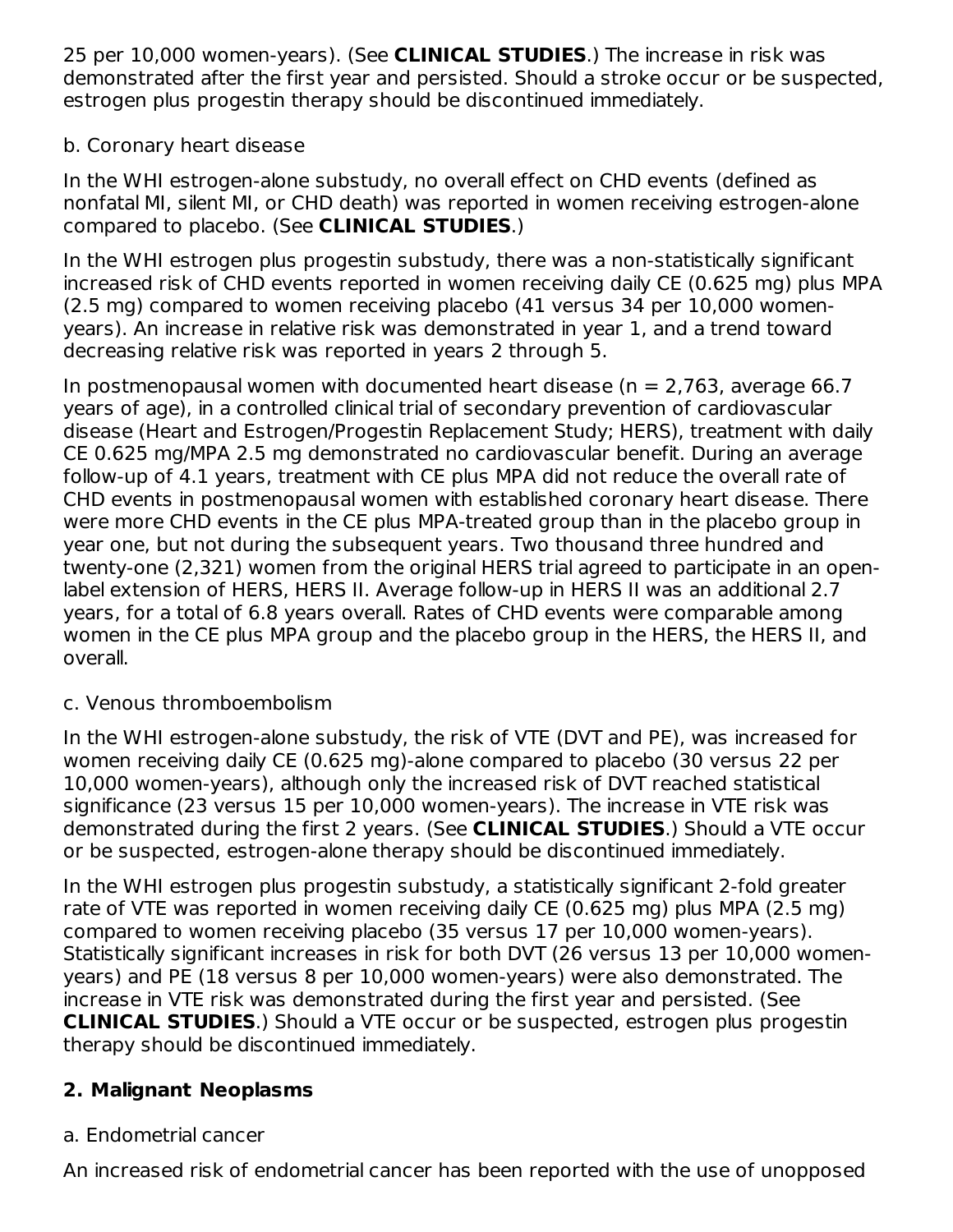estrogen therapy in women with a uterus. The reported endometrial cancer risk among unopposed estrogen users is about 2 to 12 times greater than in non-users, and appears dependent on duration of treatment and on estrogen dose. Most studies show no significant increased risk associated with use of estrogens for less than 1 year. The greatest risk appears associated with prolonged use, with increased risks of 15- to 24 fold for 5 to 10 years or more and this risk has been shown to persist for at least 8 to 15 years after estrogen therapy is discontinued.

## b. Breast cancer

The most important randomized clinical trial providing information about breast cancer in estrogen-alone users is the WHI substudy of daily CE (0.625 mg)-alone. In the WHI estrogen-alone substudy, after an average follow-up of 7.1 years, daily CE (0.625 mg) alone was not associated with an increased risk of invasive breast cancer (relative risk [RR] 0.80). (See **CLINICAL STUDIES.**)

The most important randomized clinical trial providing information about breast cancer in estrogen plus progestin users is the WHI substudy of daily CE (0.625 mg) plus MPA (2.5 mg). After a mean follow-up of 5.6 years, the estrogen plus progestin substudy reported an increased risk of invasive breast cancer in women who took daily CE plus MPA. In this substudy, prior use of estrogen-alone or estrogen plus progestin therapy was reported by 26 percent of the women. The relative risk of invasive breast cancer was 1.24, and the absolute risk was 41 versus 33 cases per 10,000 women-years, for CE plus MPA compared with placebo, respectively. Among women who reported prior use of hormone therapy, the relative risk of invasive breast cancer was 1.86, and the absolute risk was 46 versus 25 cases per 10,000 women-years, for CE plus MPA compared with placebo. Among women who reported no prior use of hormone therapy, the relative risk of invasive breast cancer was 1.09, and the absolute risk was 40 versus 36 cases per 10,000 women-years for CE plus MPA compared with placebo. In the same substudy, invasive breast cancers were larger, were more likely to be node positive, and were diagnosed at a more advanced stage in the CE (0.625 mg) plus MPA (2.5 mg) group compared with the placebo group. Metastatic disease was rare, with no apparent difference between the two groups. Other prognostic factors, such as histologic subtype, grade and hormone receptor status did not differ between the groups. (See **CLINICAL STUDIES**.)

Consistent with the WHI clinical trial, observational studies have also reported an increased risk of breast cancer for estrogen plus progestin therapy, and a smaller increased risk for estrogen-alone therapy, after several years of use. The risk increased with duration of use, and appeared to return to baseline over about 5 years after stopping treatment (only the observational studies have substantial data on risk after stopping). Observational studies also suggest that the risk of breast cancer was greater, and became apparent earlier, with estrogen plus progestin therapy as compared to estrogen-alone therapy. However, these studies have not found significant variation in the risk of breast cancer among different estrogen plus progestin combinations, doses, or routes of administration.

The use of estrogen-alone and estrogen plus progestin has been reported to result in an increase in abnormal mammograms requiring further evaluation.

All women should receive yearly breast examinations by a healthcare provider and perform monthly breast self-examinations. In addition, mammography examinations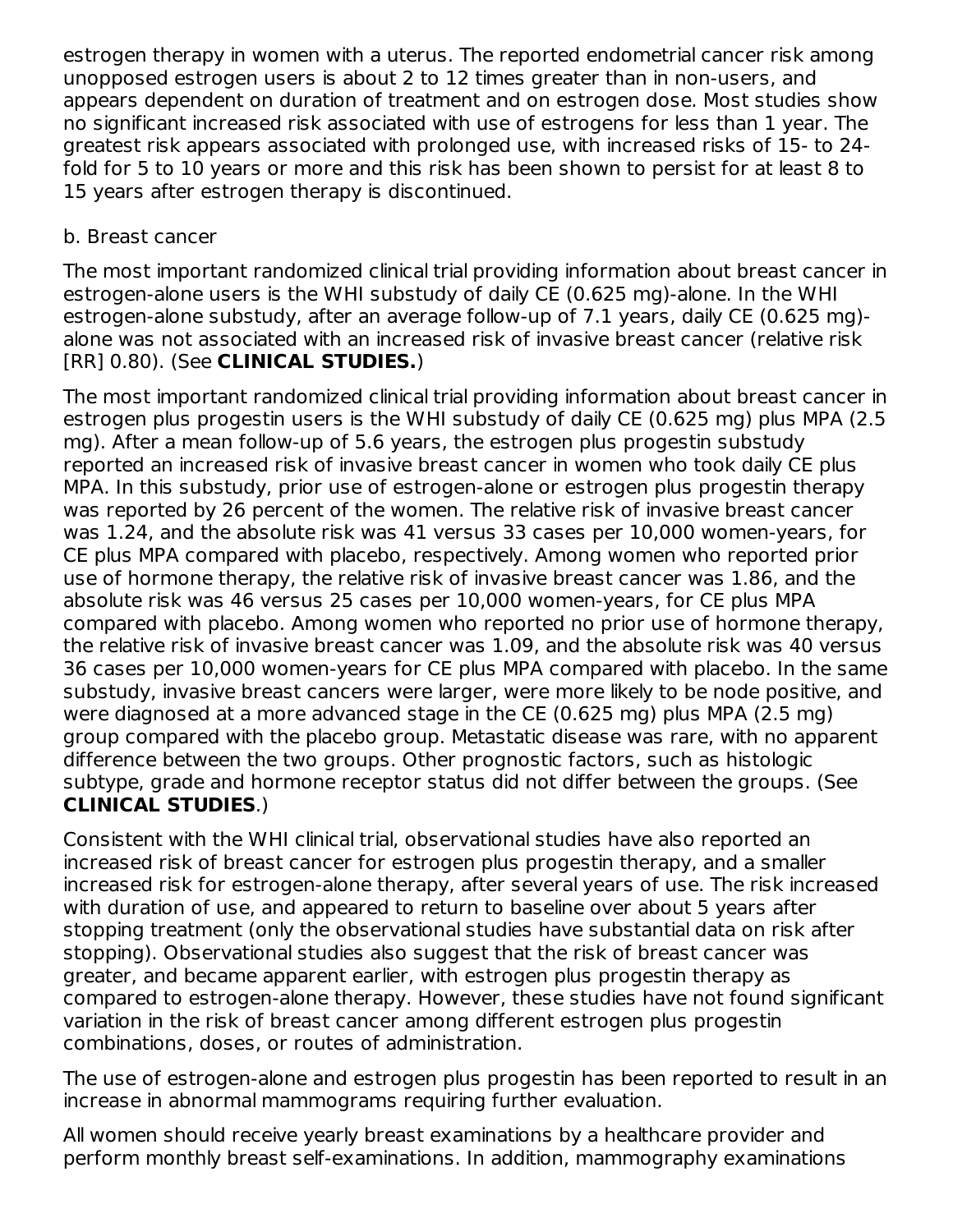should be scheduled based on patient age, risk factors, and prior mammogram results.

## c. Ovarian cancer

The WHI estrogen plus progestin substudy reported a statistically non-significant increased risk of ovarian cancer. After an average follow-up of 5.6 years, the relative risk for ovarian cancer for CE plus MPA versus placebo was 1.58 (95 percent CI, 0.77 – 3.24). The absolute risk for CE plus MPA versus placebo was 4 versus 3 cases per 10,000 women-years.

A meta-analysis of 17 prospective and 35 retrospective epidemiology studies found that women who used hormonal therapy for menopausal symptoms had an increased risk for ovarian cancer. The primary analysis, using case-control comparisons, included 12,110 cancer cases from the 17 prospective studies. The relative risks associated with current use of hormonal therapy was 1.41 (95% confidence interval [CI] 1.32 to 1.50); there was no difference in the risk estimates by duration of the exposure (less than 5 years [median of 3 years] vs. greater than 5 years [median of 10 years] of use before the cancer diagnosis). The relative risk associated with combined current and recent use (discontinued use within 5 years before cancer diagnosis) was 1.37 (95% CI 1.27–1.48), and the elevated risk was significant for both estrogen-alone and estrogen plus progestin products. The exact duration of hormone therapy use associated with an increased risk of ovarian cancer, however, is unknown.

## **3. Probable Dementia**

In the WHIMS estrogen-alone ancillary study of WHI, a population of 2,947 hysterectomized women 65 to 79 years of age was randomized to daily CE (0.625 mg) alone or placebo.

After an average follow-up of 5.2 years, 28 women in the estrogen-alone group and 19 women in the placebo group were diagnosed with probable dementia. The relative risk of probable dementia for CE-alone versus placebo was 1.49 (95 percent CI, 0.83–2.66). The absolute risk of probable dementia for CE-alone versus placebo was 37 versus 25 cases per 10,000 women-years. (See **CLINICAL STUDIES** and **PRECAUTIONS, Geriatric Use**.)

In the WHIMS estrogen plus progestin ancillary study of WHI, a population of 4,532 postmenopausal women 65 to 79 years of age was randomized to daily CE (0.625 mg) plus MPA (2.5 mg) or placebo.

After an average follow-up of 4 years, 40 women in the CE plus MPA group and 21 women in the placebo group were diagnosed with probable dementia. The relative risk of probable dementia for CE plus MPA versus placebo was 2.05 (95 percent CI 1.21–3.48). The absolute risk of probable dementia for CE plus MPA versus placebo was 45 versus 22 cases per 10,000 women-years. (See **CLINICAL STUDIES** and **PRECAUTIONS, Geriatric Use**.)

When data from the two populations in the WHIMS estrogen-alone and estrogen plus progestin ancillary studies were pooled as planned in the WHIMS protocol, the reported overall relative risk for probable dementia was 1.76 (95 percent CI, 1.19–2.60). Since both substudies were conducted in women 65 to 79 years of age, it is unknown whether these findings apply to younger postmenopausal women. (See **PRECAUTIONS, Geriatric Use**.)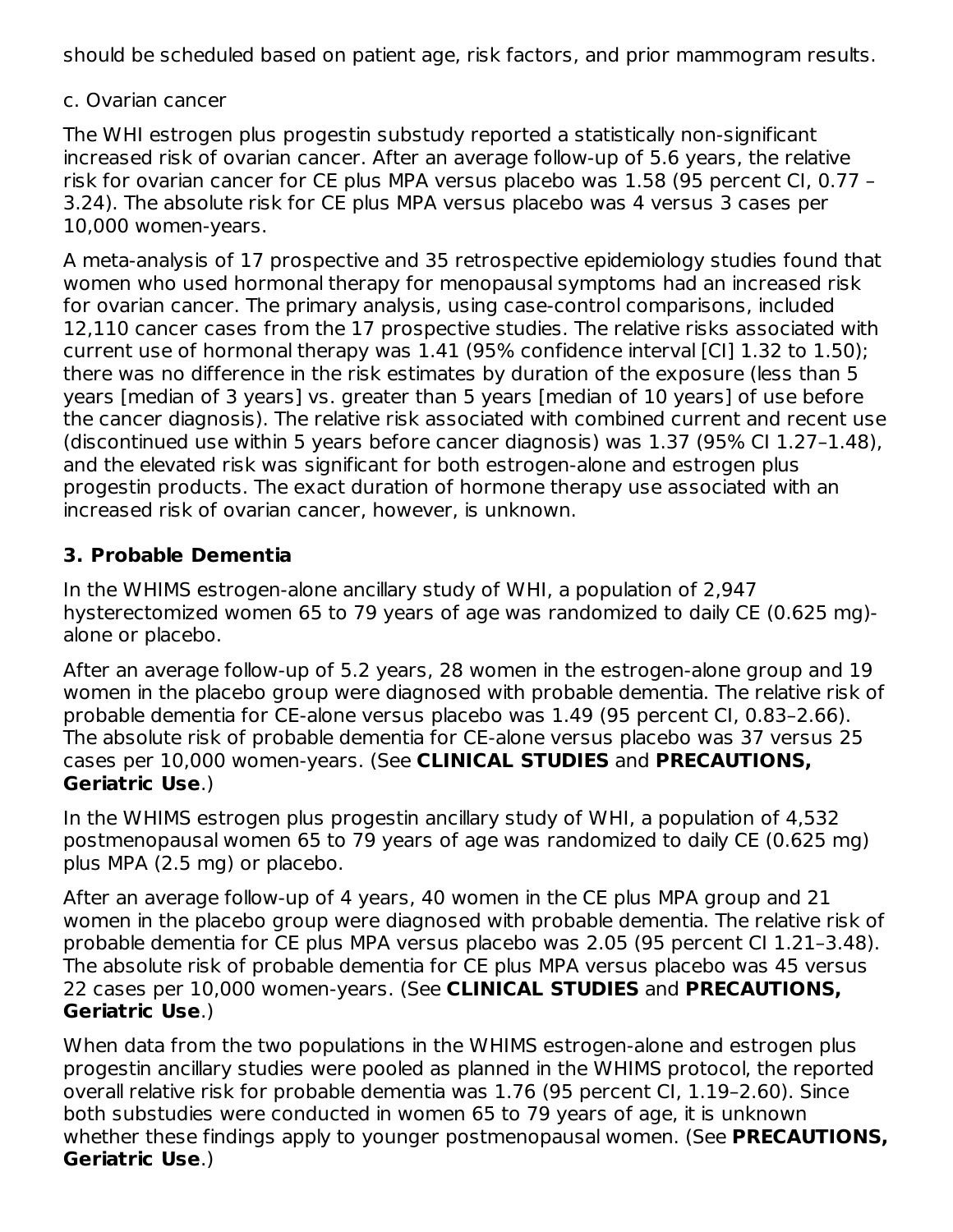### **4. Gallbladder Disease**

A 2- to 4-fold increase in the risk of gallbladder disease requiring surgery in postmenopausal women receiving postmenopausal estrogens has been reported.

## **5. Hypercalcemia**

Estrogen administration may lead to severe hypercalcemia in patients with breast cancer and bone metastases. If hypercalcemia occurs, use of the drug should be stopped and appropriate measures taken to reduce the serum calcium level.

## **6. Visual Abnormalities**

Retinal vascular thrombosis has been reported in patients receiving estrogens. Discontinue medication pending examination if there is sudden partial or complete loss of vision, or a sudden onset of proptosis, diplopia, or migraine. If examination reveals papilledema or retinal vascular lesions, estrogens should be permanently discontinued.

## **7. Anaphylactic Reaction and Angioedema**

Cases of anaphylaxis, which developed within minutes to hours after using PREMARIN Intravenous and require emergency medical management, have been reported in the postmarketing setting. Skin (hives, pruritis, swollen lips-tongue-face) and either respiratory tract (respiratory compromise) or gastrointestinal tract (abdominal pain, vomiting) involvement has been noted.

Angioedema involving the tongue, larynx, face, hands, and feet requiring medical intervention has occurred postmarketing in patients using PREMARIN Intravenous. If angioedema involves the tongue, glottis, or larynx, airway obstruction may occur. Patients who develop an anaphylactic reaction with or without angioedema after treatment with PREMARIN Intravenous should not receive PREMARIN Intravenous again.

## **8. Hereditary Angioedema**

Exogenous estrogens may induce or exacerbate symptoms of angioedema, particularly in women with hereditary angioedema.

## **PRECAUTIONS**

## **A. General**

Premarin Intravenous for injection is indicated for short-term use. However, warnings, precautions and adverse reactions associated with oral Premarin treatment should be taken into account.

1. Addition of a progestin when a woman has not had a hysterectomy

Studies of the addition of a progestin for 10 or more days of a cycle of estrogen administration or daily with estrogen in a continuous regimen have reported a lowered incidence of endometrial hyperplasia than would be induced by estrogen treatment alone. Endometrial hyperplasia may be a precursor to endometrial cancer.

There are, however, possible risks which may be associated with the use of progestins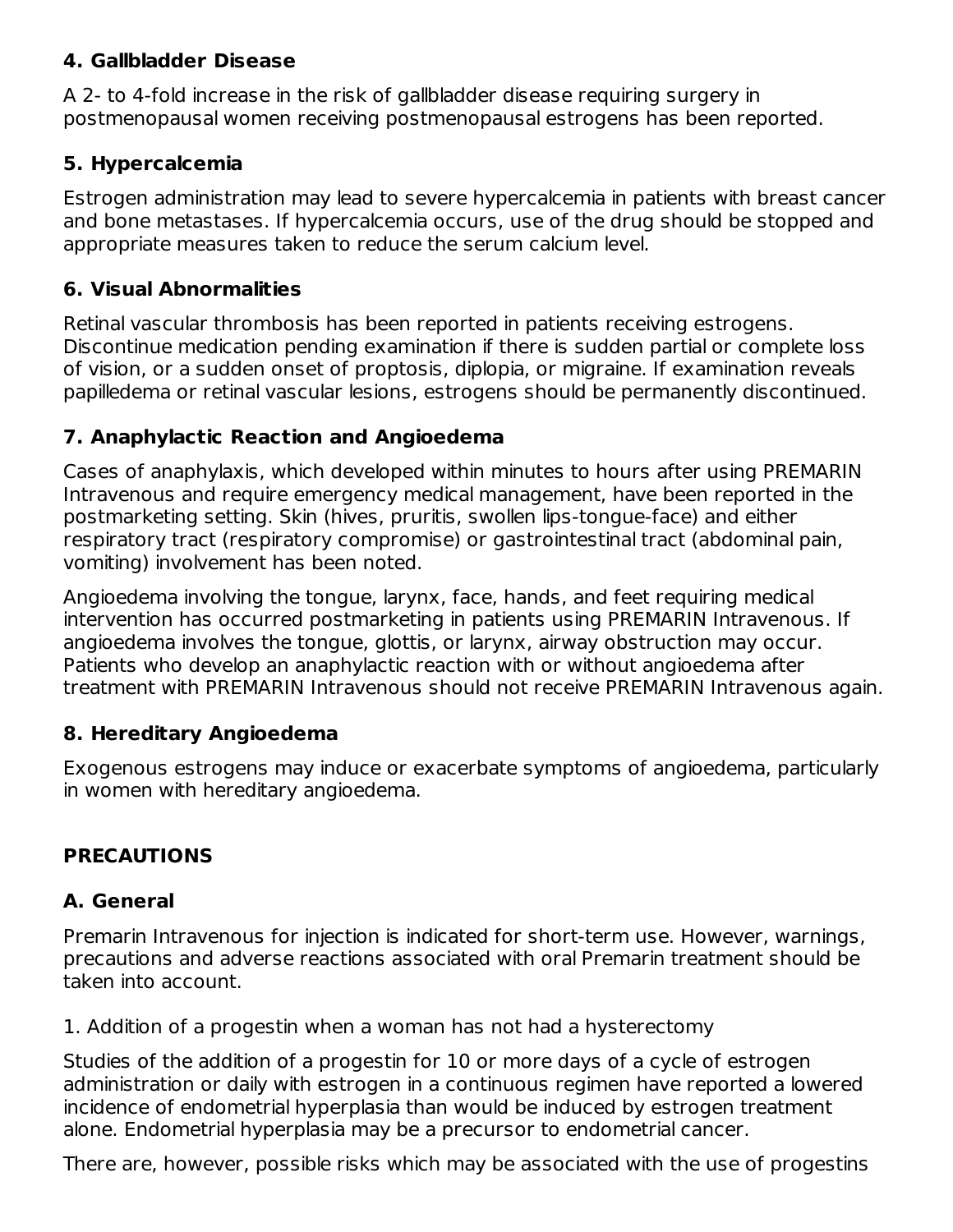with estrogens compared to estrogen-alone regimens. These include an increased risk of breast cancer.

#### 2. Elevated blood pressure

In a small number of case reports, substantial increases in blood pressure have been attributed to idiosyncratic reactions to estrogens. In a large, randomized, placebocontrolled clinical trial, a generalized effect of estrogen therapy on blood pressure was not seen.

#### 3. Hypertriglyceridemia

In women with pre-existing hypertriglyceridemia, estrogen therapy may be associated with elevations of plasma triglycerides leading to pancreatitis. Consider discontinuation of treatment if pancreatitis occurs.

#### 4. Hepatic impairment and/or past history of cholestatic jaundice

Estrogens may be poorly metabolized in women with impaired liver function. For women with a history of cholestatic jaundice associated with past estrogen use or with pregnancy, caution should be exercised, and in the case of recurrence, medication should be discontinued.

#### 5. Hypothyroidism

Estrogen administration leads to increased thyroid-binding globulin (TBG) levels. Women with normal thyroid function can compensate for the increased TBG by making more thyroid hormone, thus maintaining free  ${\sf T}_4$  and  ${\sf T}_3$  serum concentrations in the normal range. Women dependent on thyroid hormone replacement therapy who are also receiving estrogens may require increased doses of their thyroid replacement therapy. These women should have their thyroid function monitored in order to maintain their free thyroid hormone levels in an acceptable range.

#### 6. Fluid retention

Estrogens may cause some degree of fluid retention. Women with conditions that might be influenced by this factor, such as a cardiac or renal dysfunction, warrant careful observation when estrogens are prescribed.

#### 7. Hypocalcemia

Estrogen therapy should be used with caution in individuals with hypoparathyroidism as estrogen-induced hypocalcemia may occur.

#### 8. Exacerbation of endometriosis

A few cases of malignant transformation of residual endometrial implants have been reported in women treated post-hysterectomy with estrogen-alone therapy. For women known to have residual endometriosis post-hysterectomy, the addition of progestin should be considered.

#### 9. Exacerbation of other conditions

Estrogen therapy may cause an exacerbation of asthma, diabetes mellitus, epilepsy,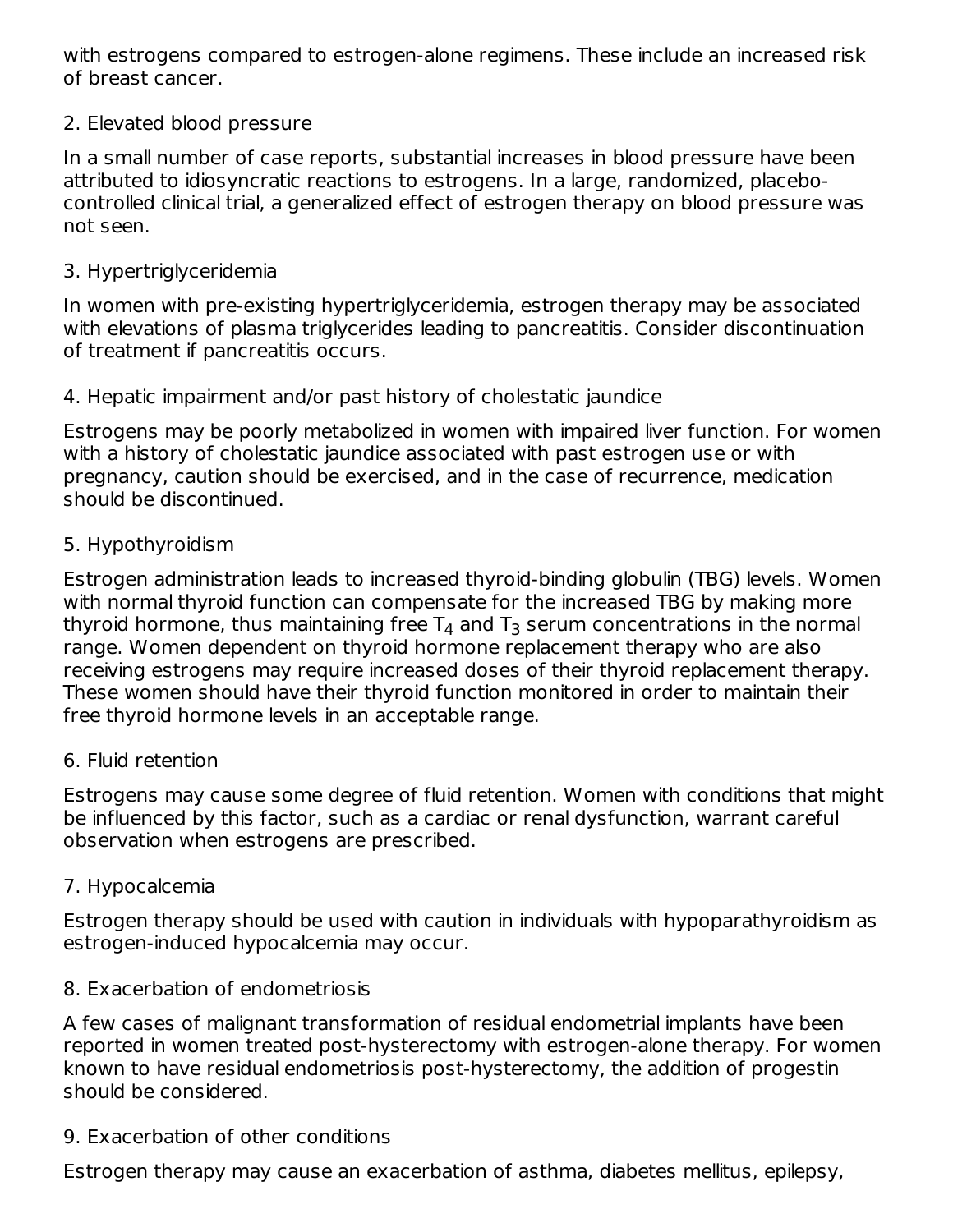migraine, porphyria, systemic lupus erythematosus, and hepatic hemangiomas and should be used with caution in women with these conditions.

## **B. Patient Information**

Physicians are advised to discuss the contents of the **PATIENT INFORMATION** leaflet with patients who are being treated with Premarin Intravenous.

# **C. Laboratory Tests**

Estrogen administration should be guided by clinical response at the lowest dose, rather than laboratory monitoring.

# **D. Drug-Laboratory Test Interactions**

- 1. Accelerated prothrombin time, partial thromboplastin time, and platelet aggregation time; increased platelet count; increased factors II, VII antigen, VIII antigen, VIII coagulant activity, IX, X, XII, VII-X complex, II-VII-X complex, and betathromboglobulin; decreased levels of anti-factor Xa and antithrombin III, decreased antithrombin III activity; increased levels of fibrinogen and fibrinogen activity; increased plasminogen antigen and activity.
- 2. Increased thyroid-binding globulin (TBG) leading to increased circulating total thyroid hormone, as measured by protein-bound iodine (PBI),  ${\sf T}_4$  levels (by column or by radioimmunoassay) or T $_3$  levels by radioimmunoassay. T $_3$  resin uptake is decreased, reflecting the elevated TBG. Free  $T_4$  and free  $T_3$  concentrations are unaltered. Patients on thyroid replacement therapy may require higher doses of thyroid hormone.
- 3. Other binding proteins may be elevated in serum, i.e., corticosteroid binding globulin (CBG), SHBG, leading to increased total circulating corticosteroids and sex steroids respectively. Free hormone concentrations, such as testosterone and estradiol, may be decreased. Other plasma proteins may be increased (angiotensinogen/renin substrate, alpha-1-antitrypsin, ceruloplasmin).
- 4. Increased plasma high-density lipoprotein (HDL) and  $\mathsf{HDL}_2$  subfraction concentrations, reduced low-density lipoprotein (LDL) cholesterol concentration, increased triglyceride levels.
- 5. Impaired glucose tolerance.

# **E. Carcinogenesis, Mutagenesis, and Impairment of Fertility**

# (See **BOXED WARNINGS**, **WARNINGS**, and **PRECAUTIONS**.)

Long-term continuous administration of natural and synthetic estrogens in certain animal species increases the frequency of carcinomas of the breast, uterus, cervix, vagina, testis, and liver.

# **F. Pregnancy**

Premarin Intravenous should not be used during pregnancy. (See **CONTRAINDICATIONS**.)

# **G. Nursing Mothers**

Premarin Intravenous should not be used during lactation. Estrogen administration to nursing women has been shown to decrease the quantity and quality of the breast milk.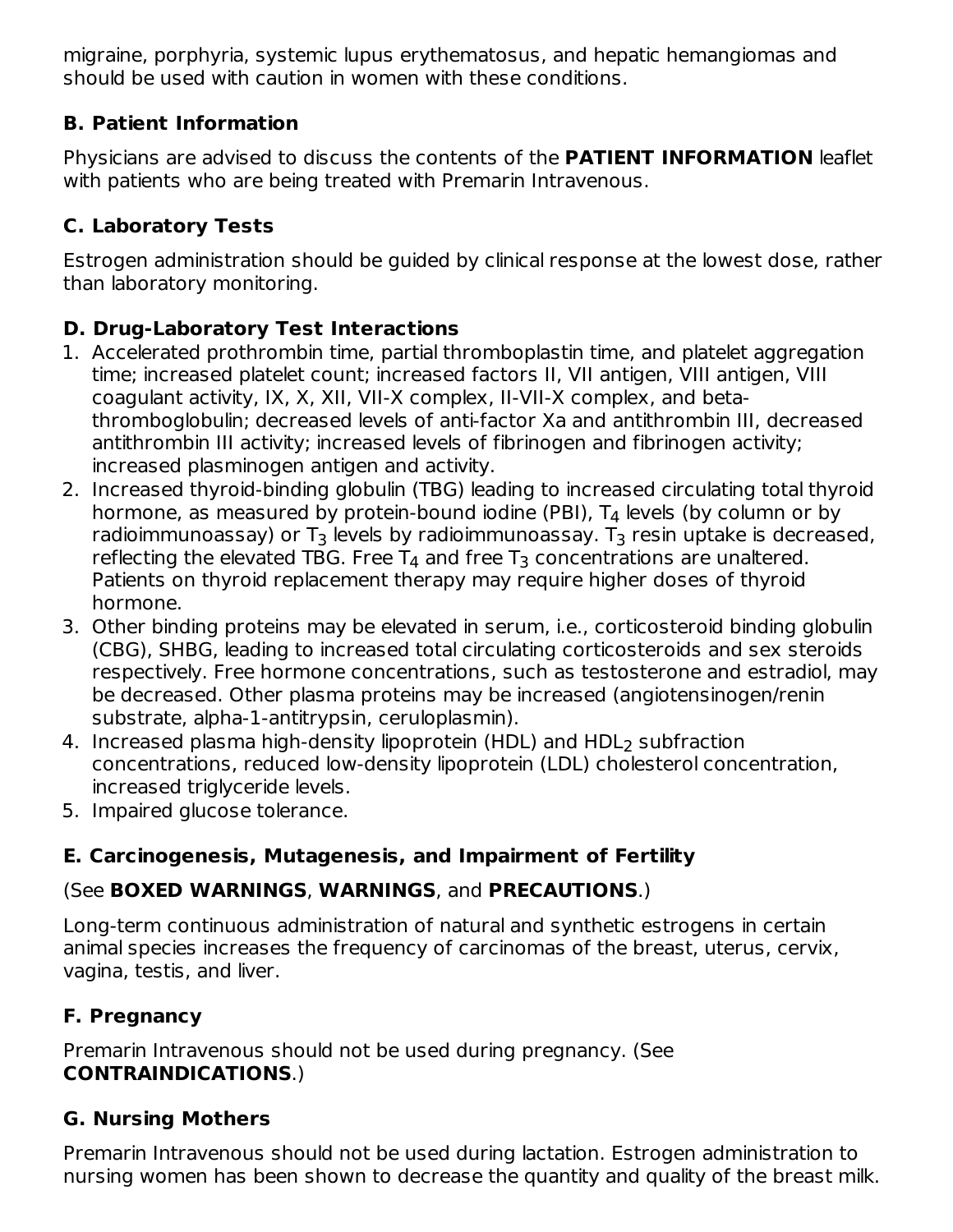Detectable amounts of estrogens have been identified in the breast milk of women receiving estrogens. Caution should be exercised when Premarin Intravenous is administered to a nursing woman.

## **H. Pediatric Use**

Estrogen therapy has been used for the induction of puberty in adolescents with some forms of pubertal delay. Safety and effectiveness in pediatric patients have not otherwise been established.

Large and repeated doses of estrogen over an extended time period have been shown to accelerate epiphyseal closure, which could result in short adult stature if treatment is initiated before the completion of physiologic puberty in normally developing children. If estrogen is administered to patients whose bone growth is not complete, periodic monitoring of bone maturation and effects on epiphyseal centers is recommended during estrogen administration.

Estrogen treatment of prepubertal girls also induces premature breast development and vaginal cornification, and may induce vaginal bleeding. In boys, estrogen treatment may modify the normal pubertal process and induce gynecomastia.

## **I. Geriatric Use**

There have not been sufficient numbers of geriatric patients involved in studies utilizing Premarin to determine whether those over 65 years of age differ from younger subjects in their response to Premarin.

The Women's Health Initiative Studies

In the WHI estrogen-alone substudy (daily CE [0.625 mg]-alone versus placebo), there was a higher relative risk of stroke in women greater than 65 years of age. (See **CLINICAL STUDIES**.)

In the WHI estrogen plus progestin substudy (daily CE [0.625 mg] plus MPA [2.5 mg] versus placebo), there was a higher relative risk of nonfatal stroke and invasive breast cancer in women greater than 65 years of age. (See **CLINICAL STUDIES**.)

The Women's Health Initiative Memory Study

In the WHIMS ancillary studies of postmenopausal women 65 to 79 years of age, there was an increased risk of developing probable dementia in women receiving estrogenalone or estrogen plus progestin when compared to placebo. (See **CLINICAL STUDIES** and **WARNINGS, Probable Dementia**.)

Since both ancillary studies were conducted in women 65 to 79 years of age, it is unknown whether these findings apply to younger postmenopausal women. (See **CLINICAL STUDIES** and **WARNINGS, Probable Dementia**.)

# **ADVERSE REACTIONS**

# See **BOXED WARNINGS**, **WARNINGS**, and **PRECAUTIONS**.

Premarin Intravenous for injection is indicated for short-term use. However, the warnings, precautions and adverse reactions associated with oral Premarin treatment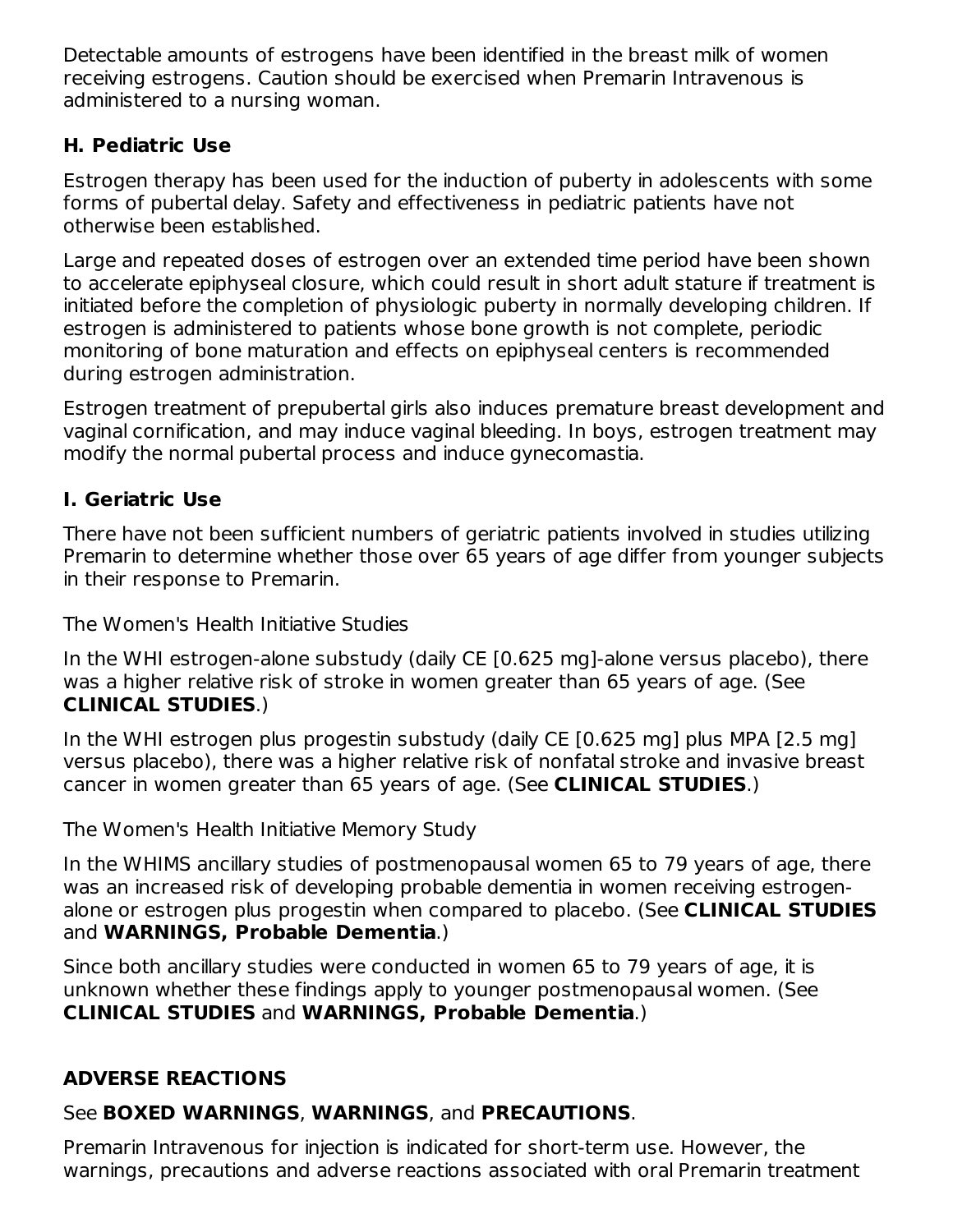should be taken into account.

The following adverse reactions have been identified during post-approval use of oral or intravenous Premarin. Because these reactions are reported voluntarily from a population of uncertain size, it is not possible to reliably estimate their frequency or establish a causal relationship to drug exposure.

#### **Genitourinary system**

Abnormal uterine bleeding/spotting. Dysmenorrhea or pelvic pain. Increase in size of uterine leiomyomata. Vaginitis, including vaginal candidiasis. Change in amount of cervical secretion. Change in cervical ectropion. Ovarian cancer. Endometrial hyperplasia. Endometrial cancer.

#### **Breasts**

Tenderness, enlargement, pain, discharge, galactorrhea. Fibrocystic breast changes. Breast cancer.

#### **Cardiovascular**

Deep and superficial venous thrombosis. Pulmonary embolism. Thrombophlebitis. Myocardial infarction. Stroke. Increase in blood pressure.

#### **Gastrointestinal**

Nausea, vomiting. Abdominal cramps, bloating. Cholestatic jaundice. Increased incidence of gallbladder disease. Pancreatitis. Enlargement of hepatic hemangiomas. Ischemic colitis.

#### **Skin**

Chloasma or melasma that may persist when drug is discontinued. Erythema multiforme. Erythema nodosum. Hemorrhagic eruption. Loss of scalp hair. Hirsutism.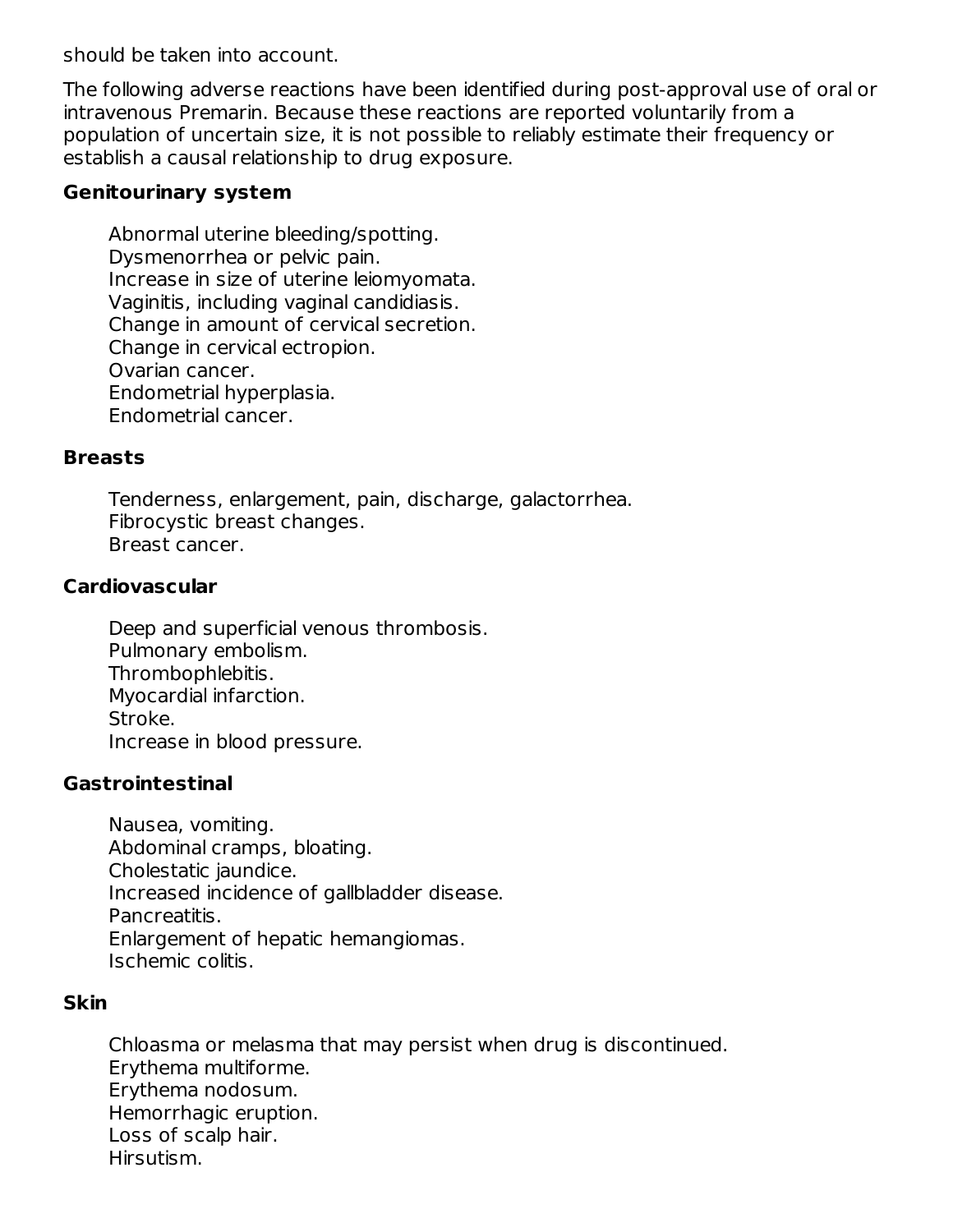Pruritis. Rash.

### **Eyes**

Retinal vascular thrombosis. Intolerance to contact lenses.

### **Central Nervous System**

Headache. Migraine. Dizziness. Mental depression. Exacerbation of chorea. Nervousness. Exacerbation of epilepsy. Dementia. Possible growth potentiation of benign meningioma.

#### **Miscellaneous**

Increase or decrease in weight. Glucose intolerance. Aggravation of porphyria. Edema. Arthralgia. Leg cramps. Changes in libido. Urticaria. Hypocalcemia (preexisting condition). Injection site pain. Injection site edema. Phlebitis (injection site). Exacerbation of asthma. Increased triglycerides.

## **OVERDOSAGE**

Overdosage of estrogen may cause nausea, vomiting, breast tenderness, abdominal pain, drowsiness and fatigue, and withdrawal bleeding may occur in women. Treatment of overdose consists of discontinuation of Premarin therapy with institution of appropriate symptomatic care.

## **DOSAGE AND ADMINISTRATION**

For treatment of abnormal uterine bleeding due to hormonal imbalance in the absence of organic pathology:

One 25 mg injection, intravenously or intramuscularly. Intravenous use is preferred since more rapid response can be expected from this mode of administration. Repeat in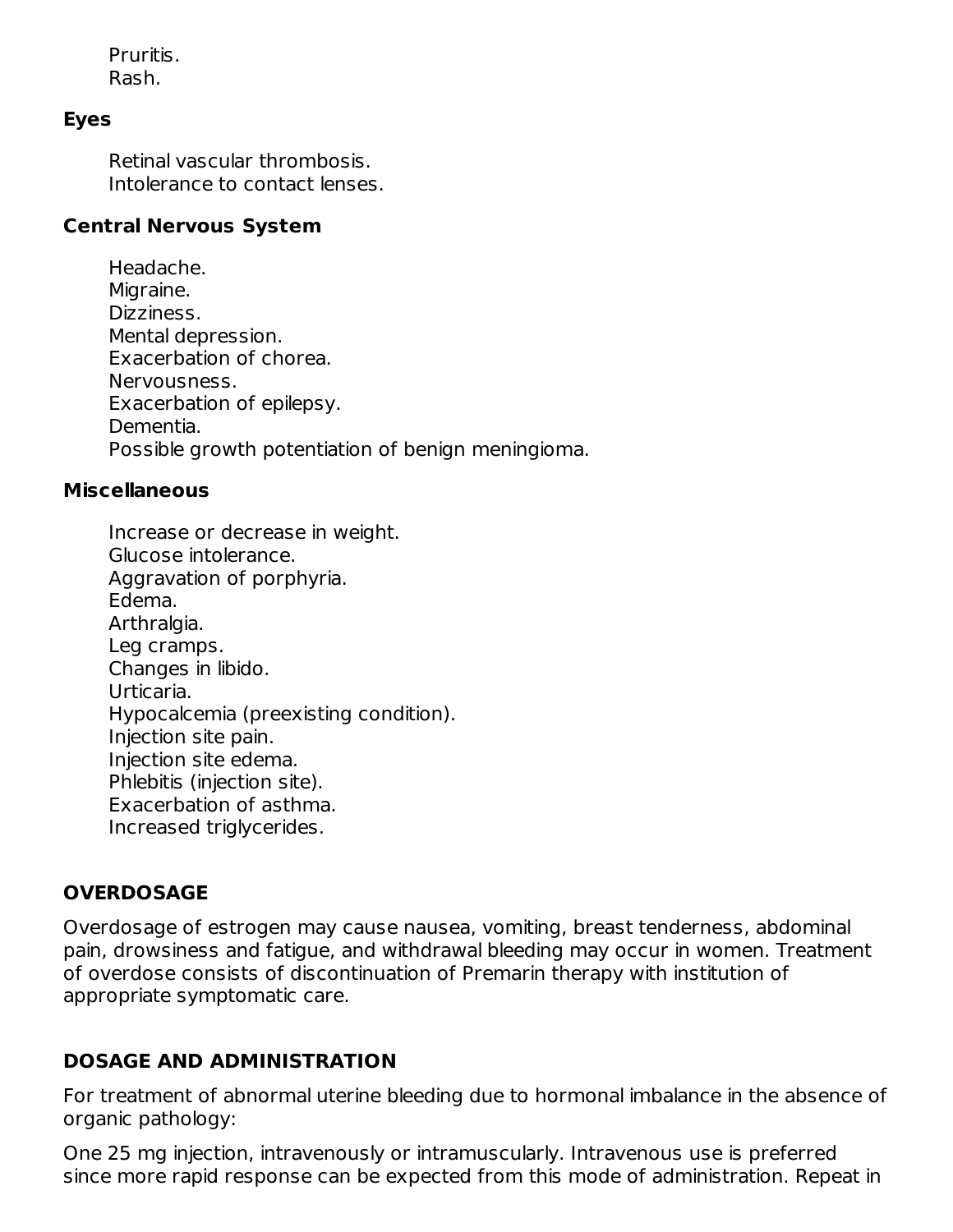6 to 12 hours if necessary. The use of Premarin Intravenous for injection does not preclude the advisability of other appropriate measures.

One should adhere to the usual precautionary measures governing intravenous administration. Injection should be made SLOWLY to obviate the occurrence of flushes.

Infusion of Premarin Intravenous for injection with other agents is not generally recommended. In emergencies, however, when an infusion has already been started it may be expedient to make the injection into the tubing just distal to the infusion needle. If so used, compatibility of solutions must be considered.

## **COMPATIBILITY OF SOLUTIONS**

Premarin Intravenous is compatible with normal saline, dextrose, and invert sugar solutions. **It is not compatible with protein hydrolysate, ascorbic acid, or any solution with an acid pH.**

### **DIRECTIONS FOR STORAGE AND RECONSTITUTION**

#### **STORAGE BEFORE RECONSTITUTION**

Store package in refrigerator, 2° to 8°C (36° to 46°F).

## **TO RECONSTITUTE**

Reconstitute Premarin Intravenous with 5 mL of Sterile Water for Injection, USP. Introduce the sterile diluent slowly against the side of single-dose vial and agitate gently. **Do not shake violently. Use immediately after reconstitution.**

#### **HOW SUPPLIED**

NDC 0046-0749-05–Each package provides one single-dose vial containing 25 mg/vial of conjugated estrogens, USP, for injection (also lactose 200 mg, sodium citrate 12.2 mg, and simethicone 0.2 mg). The pH is adjusted with sodium hydroxide or hydrochloric acid.

Premarin Intravenous (conjugated estrogens, USP) for injection is prepared by cryodesiccation.

## **PATIENT INFORMATION**

**Premarin Intravenous** (conjugated estrogens, USP) for injection

Read this PATIENT INFORMATION which describes the benefit and major risks of your treatment, as well as how and when treatment should be used. This information does not take the place of talking to your healthcare provider about your medical condition or your treatment.

#### **What is the most important information I should know about Premarin Intravenous (an estrogen mixture)?**

Using estrogen-alone increases your chance of getting cancer of the uterus (womb)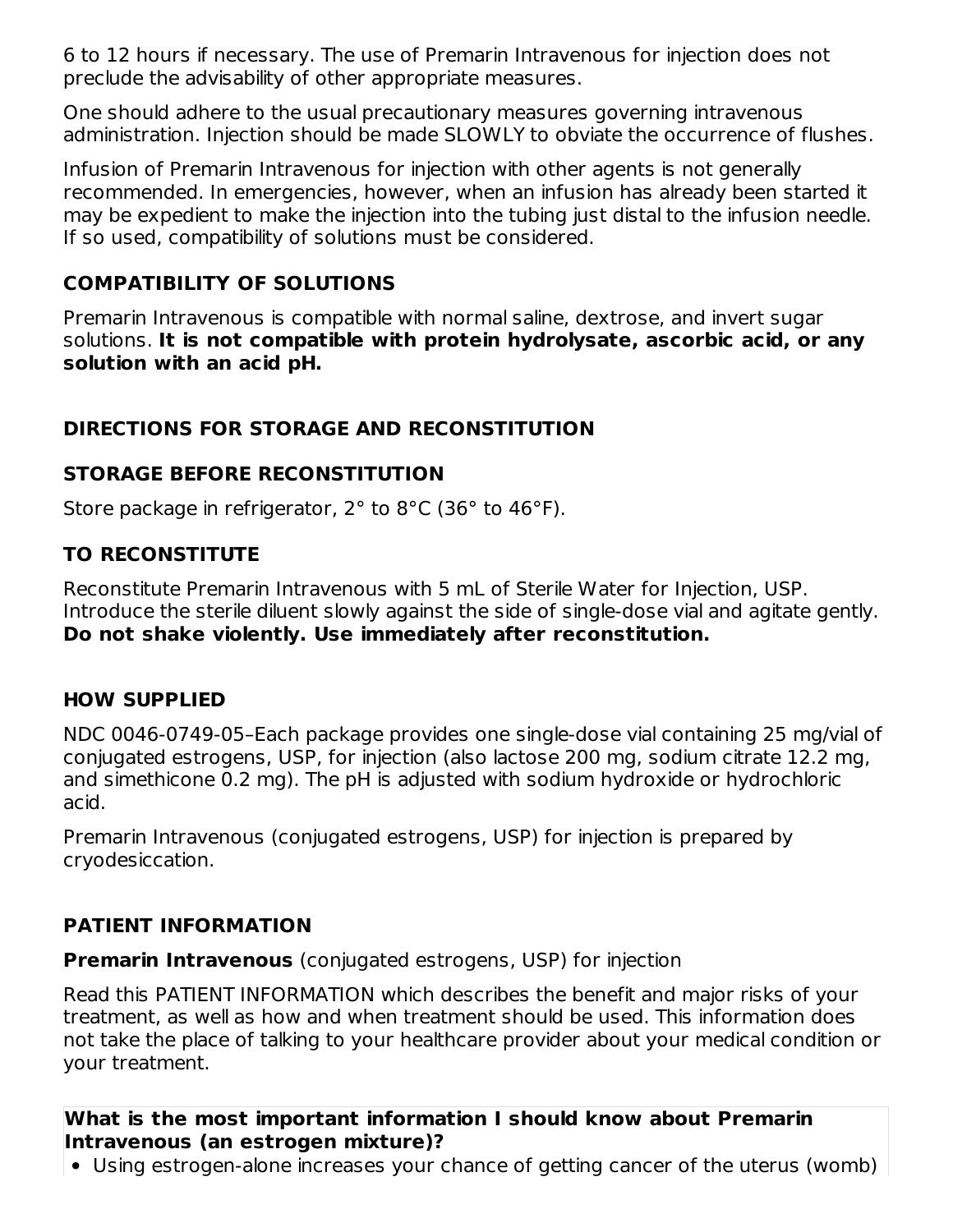Report any unusual vaginal bleeding right away. Vaginal bleeding after menopause may be a warning sign of cancer of the uterus (womb). Your healthcare provider should check any unusual vaginal bleeding to find out the cause.

- Do not use estrogen-alone to prevent heart disease, heart attacks, strokes, or dementia (decline in brain function)
- Using estrogen-alone may increase your chances of getting stroke or blood clots
- Using estrogen-alone may increase your chance of getting dementia, based on a study of women 65 years of age or older
- Do not use estrogens with progestins to prevent heart disease, heart attacks, strokes or dementia
- Using estrogens with progestins may increase your chances of getting heart attacks, strokes, breast cancer, or blood clots
- Using estrogens with progestins may increase your chance of getting dementia, based on a study of women 65 years of age or older
- You and your healthcare provider should talk regularly about whether you still need treatment with estrogens

# **What is Premarin Intravenous?**

Premarin Intravenous is a medicine that contains a mixture of estrogen hormones.

## **Premarin Intravenous is used to:**

Treat certain types of abnormal uterine bleeding due to hormonal imbalance when your doctor has found no other cause of bleeding

# **Who should not use Premarin Intravenous?**

Premarin Intravenous should not be used if you:

- **Have unusual vaginal bleeding that has not been evaluated by your healthcare provider**
- **Currently have or have had certain cancers** Estrogens may increase the chance of getting certain types of cancers, including cancer of the breast or uterus. If you have or have had cancer, talk with your healthcare provider about whether you should use Premarin Intravenous.
- **Had a stroke or heart attack**
- **Currently have or have had blood clots**
- **Currently have or have had liver problems**
- **Have been diagnosed with a bleeding disorder**
- **Are allergic to Premarin Intravenous or any of its ingredients** See the list of ingredients in Premarin Intravenous at the end of this leaflet.
- **Think you may be pregnant**

# **Tell your healthcare provider:**

**If you are breast feeding**

The hormones in Premarin Intravenous can pass into your breast milk.

**About all of your medical problems**

Your healthcare provider may need to check you more carefully if you have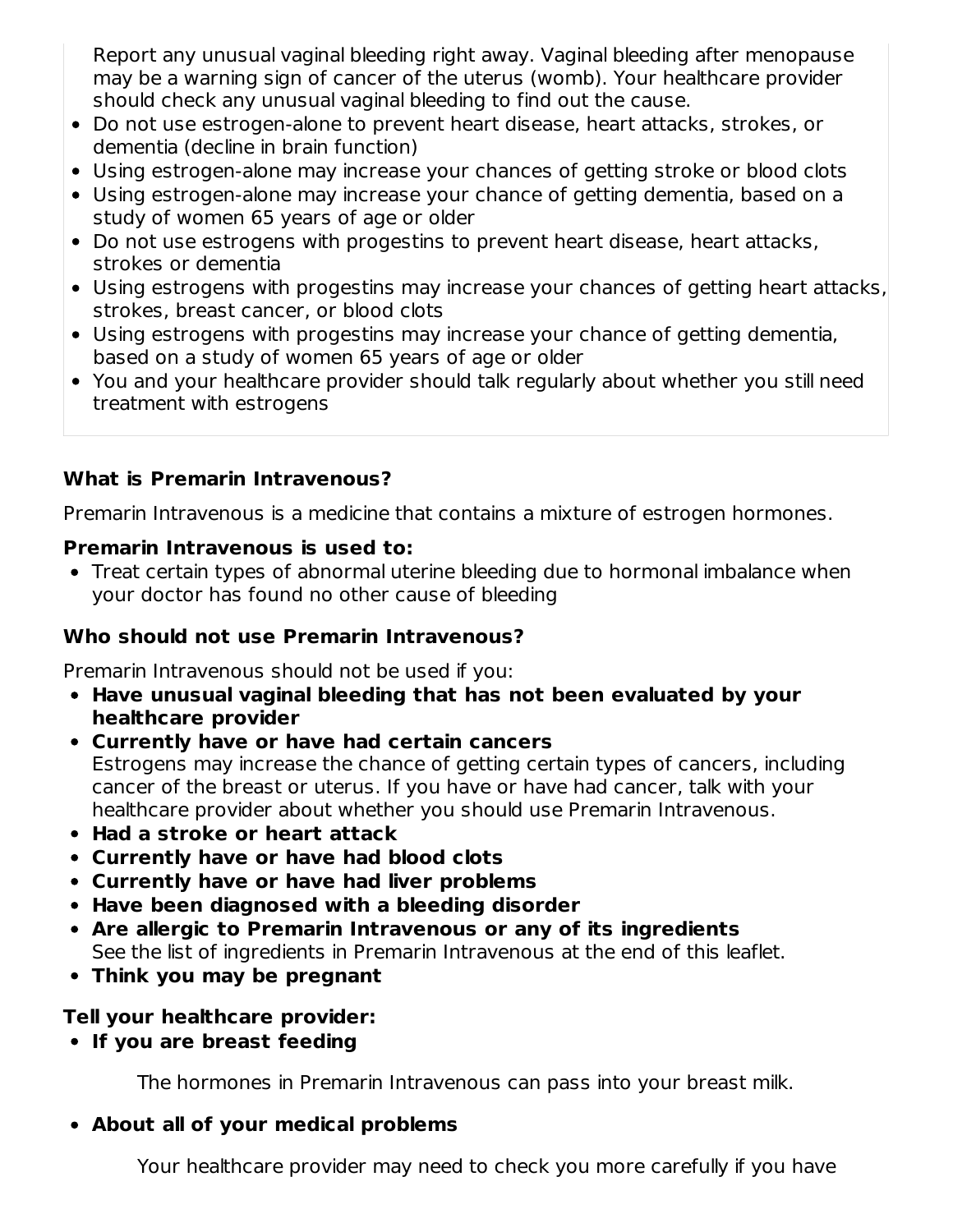certain conditions, such as asthma (wheezing), epilepsy (seizures), diabetes, migraine, endometriosis, lupus, problems with your heart, liver, thyroid, kidneys, or have high calcium levels in your blood.

### **About all the medicines you take**

This includes prescription and nonprescription medicines, vitamins, and herbal supplements. Some medicines may affect how Premarin Intravenous works.

### **What are the possible side effects of Premarin Intravenous?**

Premarin Intravenous is for short-term use only. However, the risks associated with oral Premarin treatment should be taken into account.

#### **Side effects are grouped by how serious they are and how often they happen when you are treated.**

### **Serious, but less common side effects include:**

- Heart attack
- Stroke
- Blood clots
- Dementia
- Breast cancer
- Cancer of the lining of the uterus (womb)
- Cancer of the ovary
- High blood pressure
- High blood sugar
- Gallbladder disease
- Liver problems
- Enlargement of benign tumors of the uterus ("fibroids")
- Severe allergic reactions

#### **Call your healthcare provider right away if you get any of the following warning signs or any other unusual symptoms that concern you:**

- New breast lumps
- Unusual vaginal bleeding
- Changes in vision or speech
- Sudden new severe headaches
- Severe pains in your chest or legs with or without shortness of breath, weakness and fatigue
- Swollen lips, tongue and face

## **Less serious, but common side effects include:**

- Headache
- Breast pain
- Irregular vaginal bleeding or spotting
- Stomach or abdominal cramps, bloating
- Nausea and vomiting
- Hair loss
- Fluid retention
- Vaginal yeast infection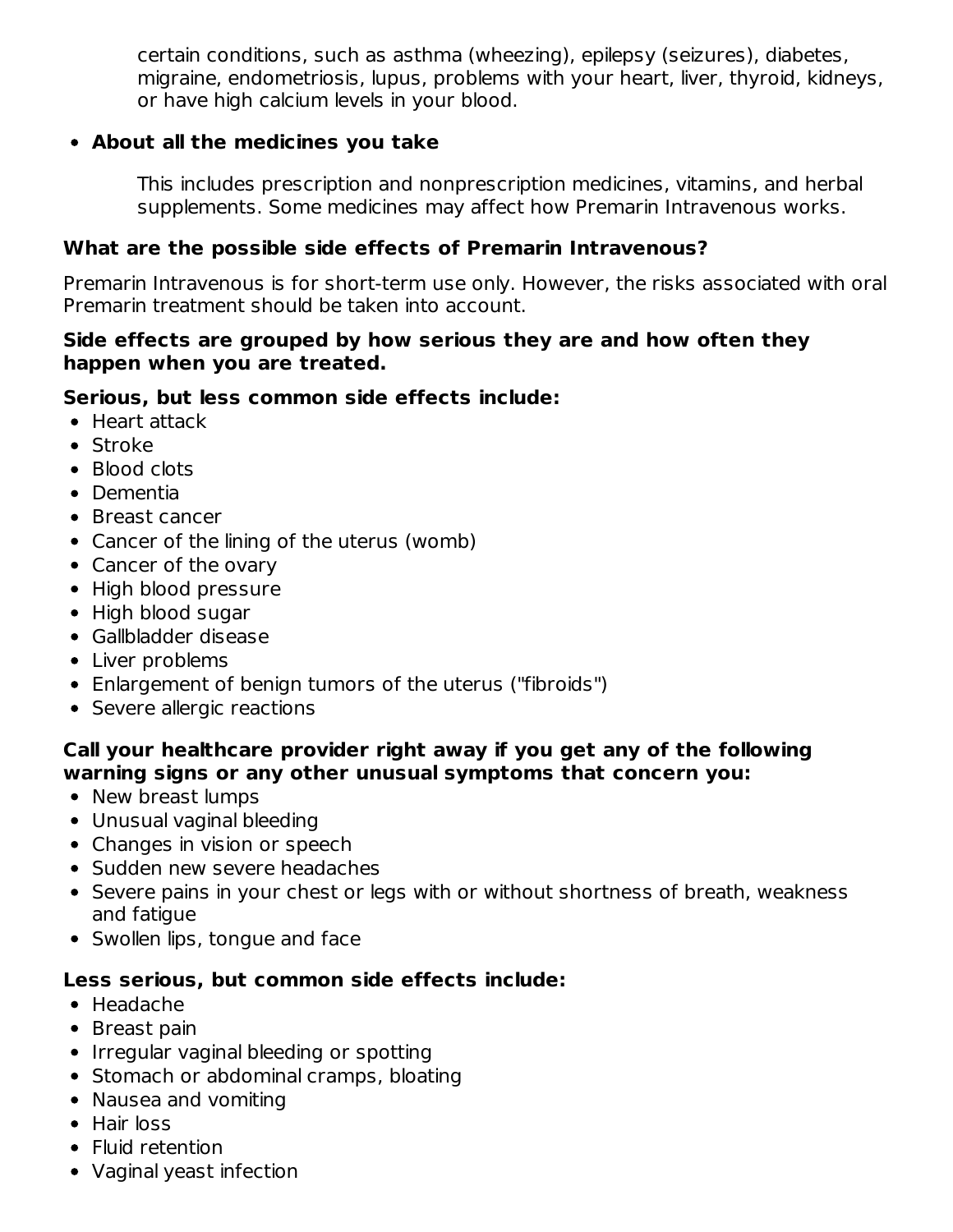These are not all the possible side effects of Premarin. For more information, ask your healthcare provider or pharmacist for advice about side effects. You may report side effects to FDA at 1-800-FDA-1088.

#### **What can I do to lower my chances of getting a serious side effect with Premarin Intravenous?**

• If you have high blood pressure, high cholesterol (fat in the blood), diabetes, are overweight, or if you use tobacco, you may have higher chances for getting heart disease

Ask your healthcare provider for ways to lower your chances for getting heart disease.

### **General information about the safe and effective use of Premarin Intravenous**

Medicines are sometimes prescribed for conditions that are not mentioned in patient information leaflets. Do not use Premarin Intravenous for conditions for which it was not prescribed. Do not give Premarin Intravenous to other people, even if they have the same symptoms you have. It may harm them. **Keep Premarin Intravenous out of the reach of children.**

This leaflet provides a summary of the most important information about Premarin Intravenous. If you would like more information, talk with your healthcare provider or pharmacist. You can ask for information about Premarin Intravenous that is written for health professionals. To report SUSPECTED ADVERSE REACTIONS, contact Pfizer at 1- 800-438-1985 or FDA at 1-800-FDA-1088 or www.fda.gov/medwatch.

## **What are the ingredients in Premarin IV?**

Premarin Intravenous for injection contains a mixture of conjugated estrogens, which are a mixture of sodium estrone sulfate and sodium equilin sulfate and other components including sodium sulfate conjugates: 17α-dihydroequilin, 17α-estradiol, and 17β-dihydroequilin. Premarin Intravenous for injection also contains lactose, sodium citrate, simethicone, and sodium hydroxide or hydrochloric acid in dry form. The reconstituted solution is suitable for intravenous or intramuscular injection.

Each Premarin Intravenous (conjugated estrogens, USP) for injection package provides 25 mg/vial of conjugated estrogens, USP, in dry form for intravenous or intramuscular use.

> This product's label may have been updated. For current full prescribing information, please visit www.pfizer.com.

**P**fizer

Distributed by **Wyeth Pharmaceuticals LLC** A subsidiary of Pfizer Inc. Philadelphia, PA 19101

LAB-0505-5.0 Rev 12/2021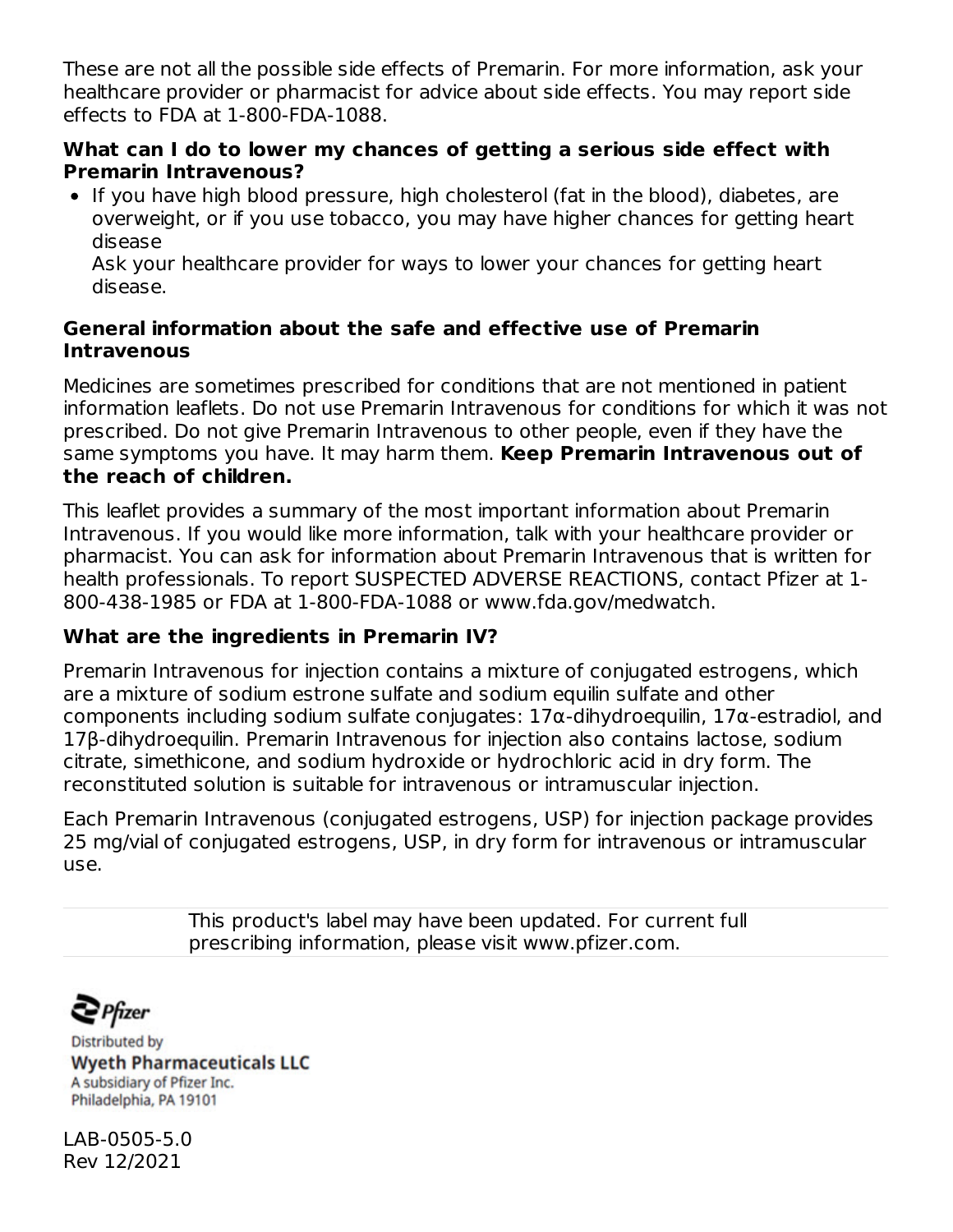# **PATIENT INFORMATION**

### **Premarin Intravenous (conjugated estrogens, USP) for injection**

# **Rx only**

Read this PATIENT INFORMATION which describes the benefit and major risks of your treatment, as well as how and when treatment should be used. This information does not take the place of talking to your healthcare provider about your medical condition or your treatment.

#### **What is the most important information I should know about Premarin Intravenous (an estrogen mixture)?**

- Using estrogen-alone increases your chance of getting cancer of the uterus (womb) Report any unusual vaginal bleeding right away. Vaginal bleeding after menopause may be a warning sign of cancer of the uterus (womb). Your healthcare provider should check any unusual vaginal bleeding to find out the cause.
- Do not use estrogen-alone to prevent heart disease, heart attacks, strokes, or dementia (decline in brain function)
- Using estrogen-alone may increase your chances of getting stroke or blood clots
- Using estrogen-alone may increase your chance of getting dementia, based on a study of women 65 years of age or older
- Do not use estrogens with progestins to prevent heart disease, heart attacks, strokes or dementia
- Using estrogens with progestins may increase your chances of getting heart attacks, strokes, breast cancer, or blood clots
- Using estrogens with progestins may increase your chance of getting dementia, based on a study of women 65 years of age or older
- You and your healthcare provider should talk regularly about whether you still need treatment with estrogens.

# **What is Premarin Intravenous?**

Premarin Intravenous is a medicine that contains a mixture of estrogen hormones.

# **Premarin Intravenous is used to:**

Treat certain types of abnormal uterine bleeding due to hormonal imbalance when your doctor has found no other cause of bleeding

# **Who should not use Premarin Intravenous?**

Premarin Intravenous should not be used if you:

- **Have unusual vaginal bleeding that has not been evaluated by your healthcare provider**
- **Currently have or have had certain cancers** Estrogens may increase the chance of getting certain types of cancers, including cancer of the breast or uterus. If you have or have had cancer, talk with your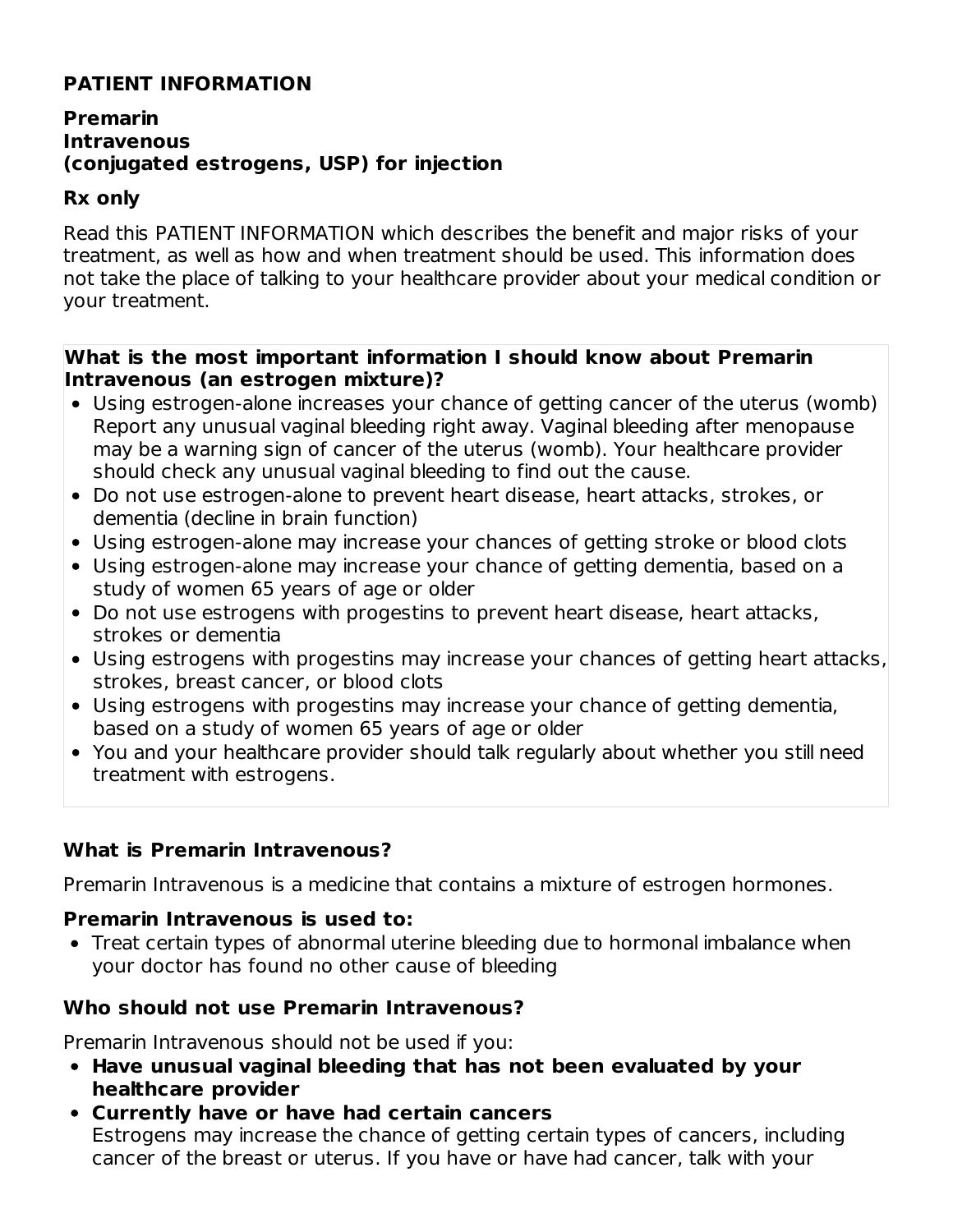healthcare provider about whether you should use Premarin Intravenous.

- **Had a stroke or heart attack**
- **Currently have or have had blood clots**
- **Currently have or have had liver problems**
- **Have been diagnosed with a bleeding disorder**
- **Are allergic to Premarin Intravenous or any of its ingredients** See the list of ingredients in Premarin Intravenous at the end of this leaflet.
- **Think you may be pregnant**

## **Tell your healthcare provider:**

## **If you are breast feeding**

The hormones in Premarin Intravenous can pass into your breast milk.

### **About all of your medical problems**

Your healthcare provider may need to check you more carefully if you have certain conditions, such as asthma (wheezing), epilepsy (seizures), diabetes, migraine, endometriosis, lupus, problems with your heart, liver, thyroid, kidneys, or have high calcium levels in your blood.

### **About all the medicines you take**

This includes prescription and nonprescription medicines, vitamins, and herbal supplements. Some medicines may affect how Premarin Intravenous works.

## **What are the possible side effects of Premarin Intravenous?**

Premarin Intravenous is for short-term use only. However, the risks associated with oral Premarin treatment should be taken into account.

### **Side effects are grouped by how serious they are and how often they happen when you are treated.**

## **Serious, but less common side effects include:**

- Heart attack
- Stroke
- Blood clots
- Dementia
- Breast cancer
- Cancer of the lining of the uterus (womb)
- Cancer of the ovary
- High blood pressure
- High blood sugar
- Gallbladder disease
- Liver problems
- Enlargement of benign tumors of the uterus ("fibroids")
- Severe allergic reactions

### **Call your healthcare provider right away if you get any of the following warning signs or any other unusual symptoms that concern you:**

• New breast lumps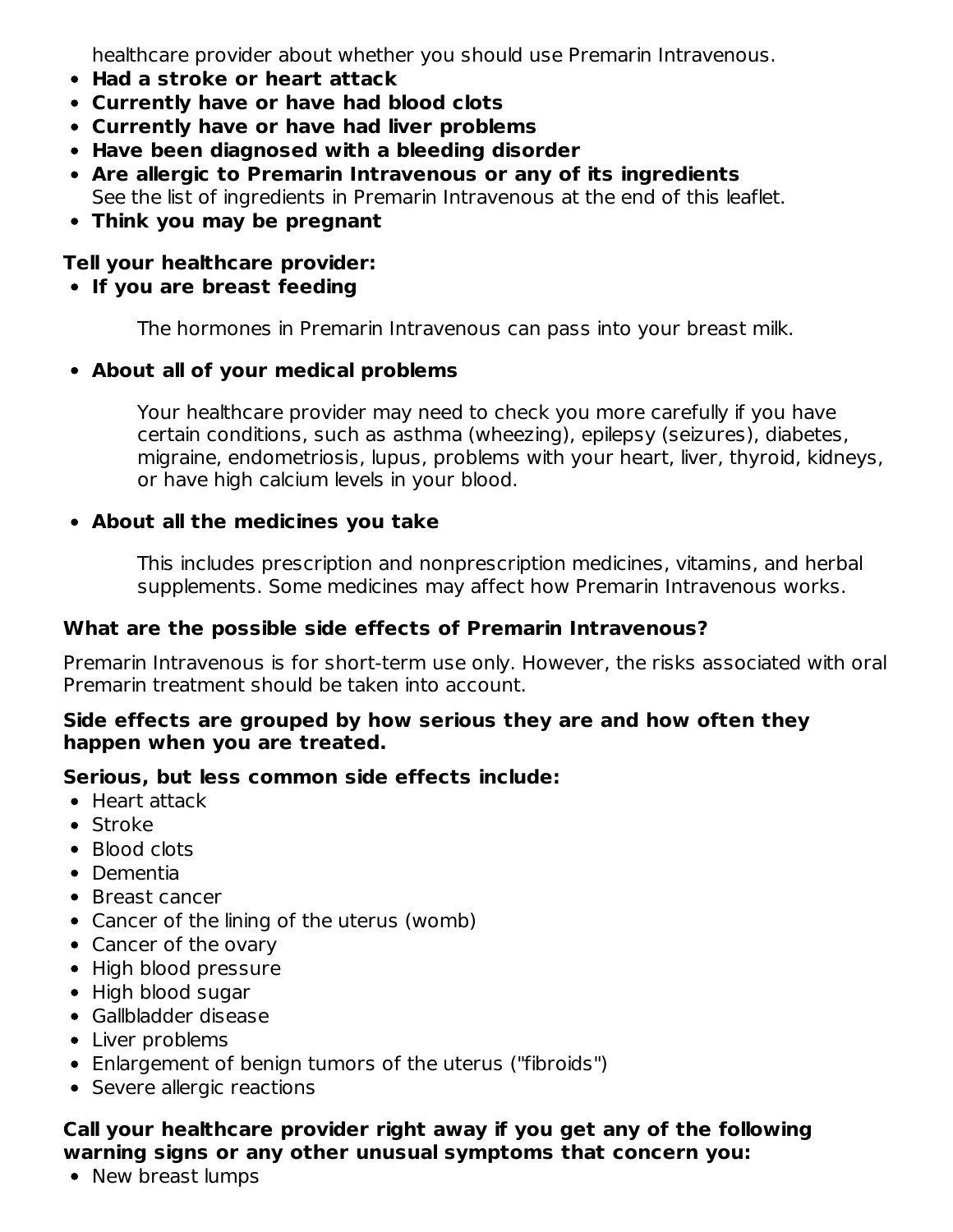- Unusual vaginal bleeding
- Changes in vision or speech
- Sudden new severe headaches
- Severe pains in your chest or legs with or without shortness of breath, weakness and fatigue
- Swollen lips, tongue and face

## **Less serious, but common side effects include:**

- Headache
- Breast pain
- Irregular vaginal bleeding or spotting
- Stomach or abdominal cramps, bloating
- Nausea and vomiting
- Hair loss
- Fluid retention
- Vaginal yeast infection

These are not all the possible side effects of Premarin. For more information, ask your healthcare provider or pharmacist for advice about side effects. You may report side effects to FDA at 1-800-FDA-1088.

## **What can I do to lower my chances of getting a serious side effect with Premarin Intravenous?**

• If you have high blood pressure, high cholesterol (fat in the blood), diabetes, are overweight, or if you use tobacco, you may have higher chances for getting heart disease

Ask your healthcare provider for ways to lower your chances for getting heart disease.

### **General information about the safe and effective use of Premarin Intravenous**

Medicines are sometimes prescribed for conditions that are not mentioned in patient information leaflets. Do not use Premarin Intravenous for conditions for which it was not prescribed. Do not give Premarin Intravenous to other people, even if they have the same symptoms you have. It may harm them. **Keep Premarin Intravenous out of the reach of children.**

This leaflet provides a summary of the most important information about Premarin Intravenous. If you would like more information, talk with your healthcare provider or pharmacist. You can ask for information about Premarin Intravenous that is written for health professionals. To report SUSPECTED ADVERSE REACTIONS, contact Pfizer at 1- 800-438-1985 or FDA at 1-800-FDA-1088 or www.fda.gov/medwatch.

# **What are the ingredients in Premarin IV?**

Premarin Intravenous for injection contains a mixture of conjugated estrogens, which are a mixture of sodium estrone sulfate and sodium equilin sulfate and other components including sodium sulfate conjugates: 17α-dihydroequilin, 17α-estradiol, and 17β-dihydroequilin. Premarin Intravenous for injection also contains lactose, sodium citrate, simethicone, and sodium hydroxide or hydrochloric acid in dry form. The reconstituted solution is suitable for intravenous or intramuscular injection.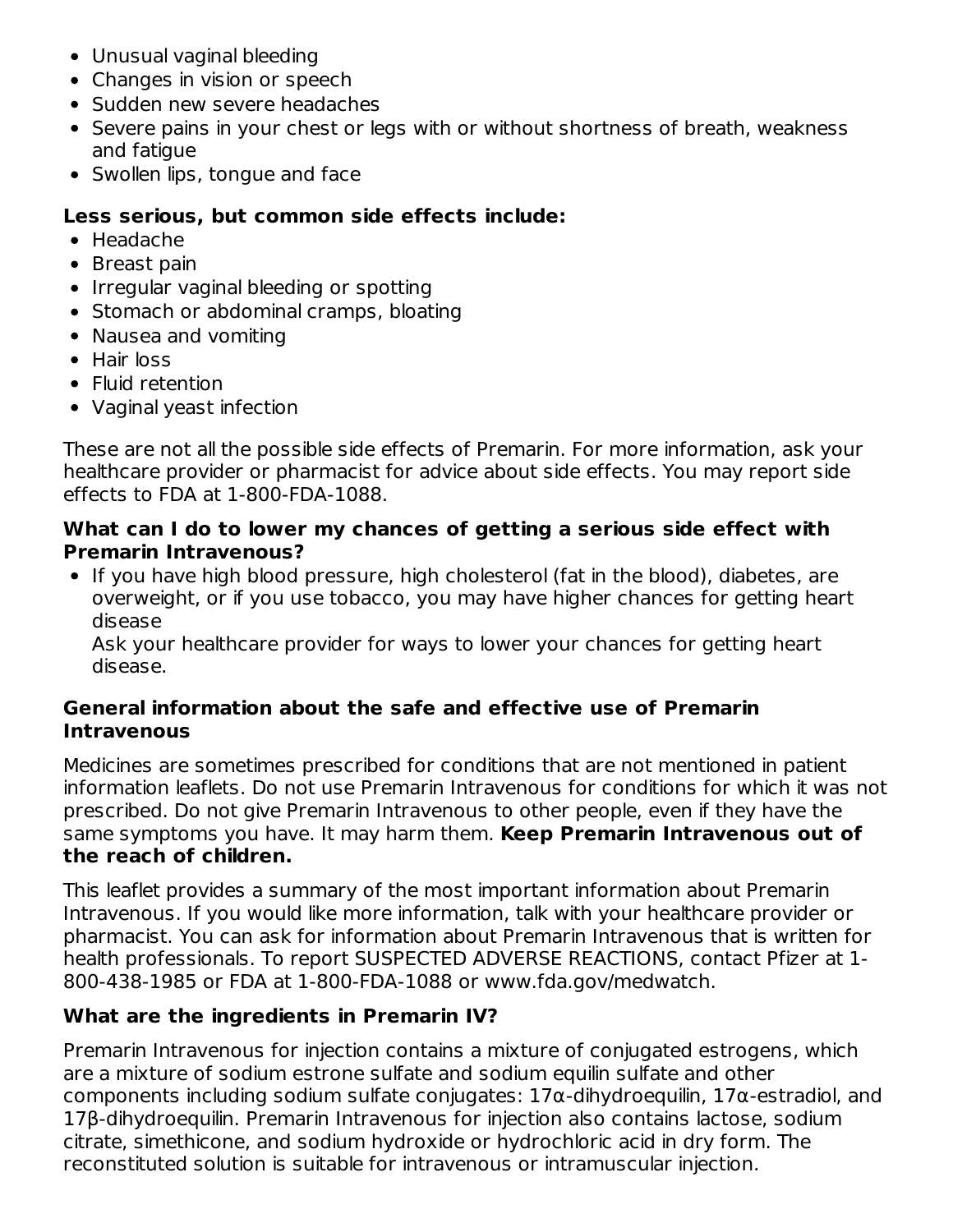Each Premarin Intravenous (conjugated estrogens, USP) for injection package provides 25 mg/vial of conjugated estrogens, USP, in dry form for intravenous or intramuscular use.

> This product's label may have been updated. For current full prescribing information, please visit www.pfizer.com.



**Distributed by Wyeth Pharmaceuticals LLC** A subsidiary of Pfizer Inc. Philadelphia, PA 19101

LAB-0518-4.0 Rev 12/2021

#### **PRINCIPAL DISPLAY PANEL - 25 mg Vial Label**

SECULE<sup>®</sup> vial

Refrigerate at 2° to 8°C (36° to 46°F).

NDC 0046-0749-05 Rx only

Pfizer

Premarin<sup>®</sup> Intravenous (conjugated estrogens, USP) for injection Prepared by cryodesiccation.

25 mg

To be reconstituted with Sterile Water for Injection, USP. See package circular for reconstitution instructions and complete directions for use. Distributed by Wyeth Pharmaceuticals LLC A subsidiary of Pfizer Inc

14513801 cod. 224591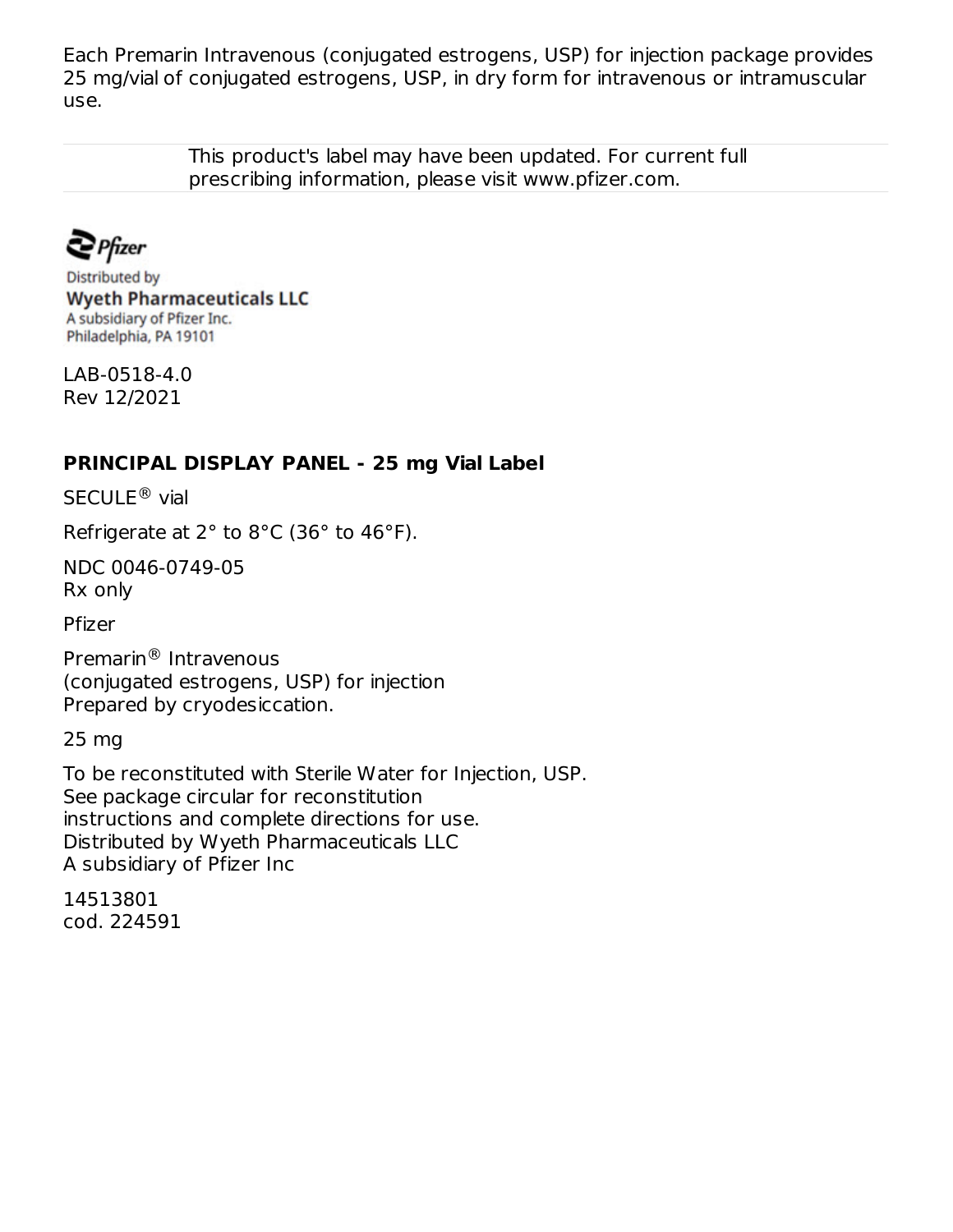

# **PRINCIPAL DISPLAY PANEL - 25 mg Vial Carton**

Pfizer NDC 0046-0749-05 Rx only

Premarin<sup>®</sup> Intravenous (conjugated estrogens, USP) for injection

25 mg

Prepared by cryodesiccation.

This package provides one  $\mathsf{SECULE}^{\circledR}$  vial containing 25 mg of conjugated estrogens, USP, for injection.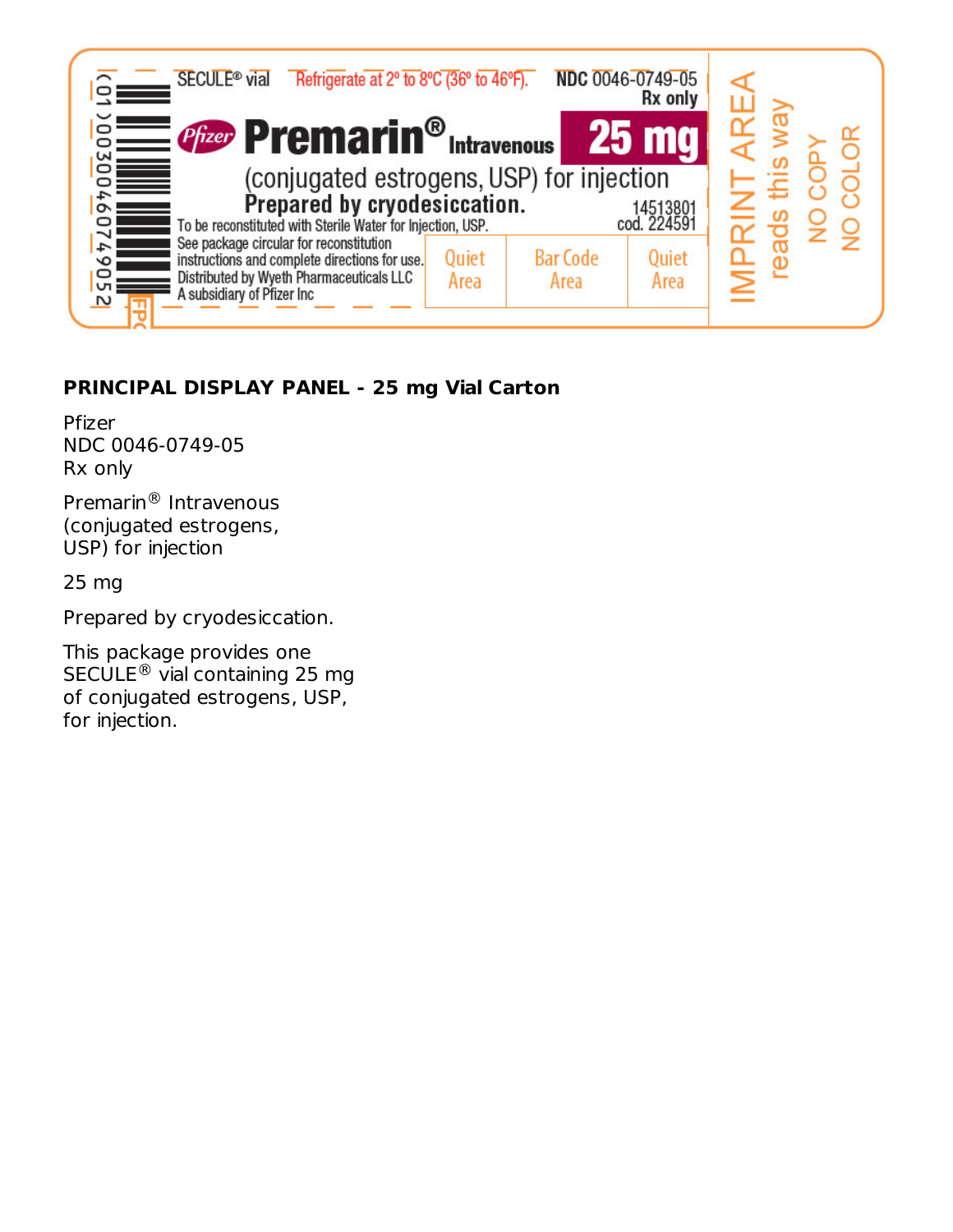

| <b>PREMARIN</b><br>conjugated estrogens injection, powder, lyophilized, for solution |                            |                           |               |  |  |
|--------------------------------------------------------------------------------------|----------------------------|---------------------------|---------------|--|--|
| <b>Product Information</b>                                                           |                            |                           |               |  |  |
| <b>Product Type</b>                                                                  | HUMAN PRESCRIPTION DRUG    | <b>Item Code (Source)</b> | NDC:0046-0749 |  |  |
| <b>Route of Administration</b>                                                       | INTRAVENOUS, INTRAMUSCULAR |                           |               |  |  |